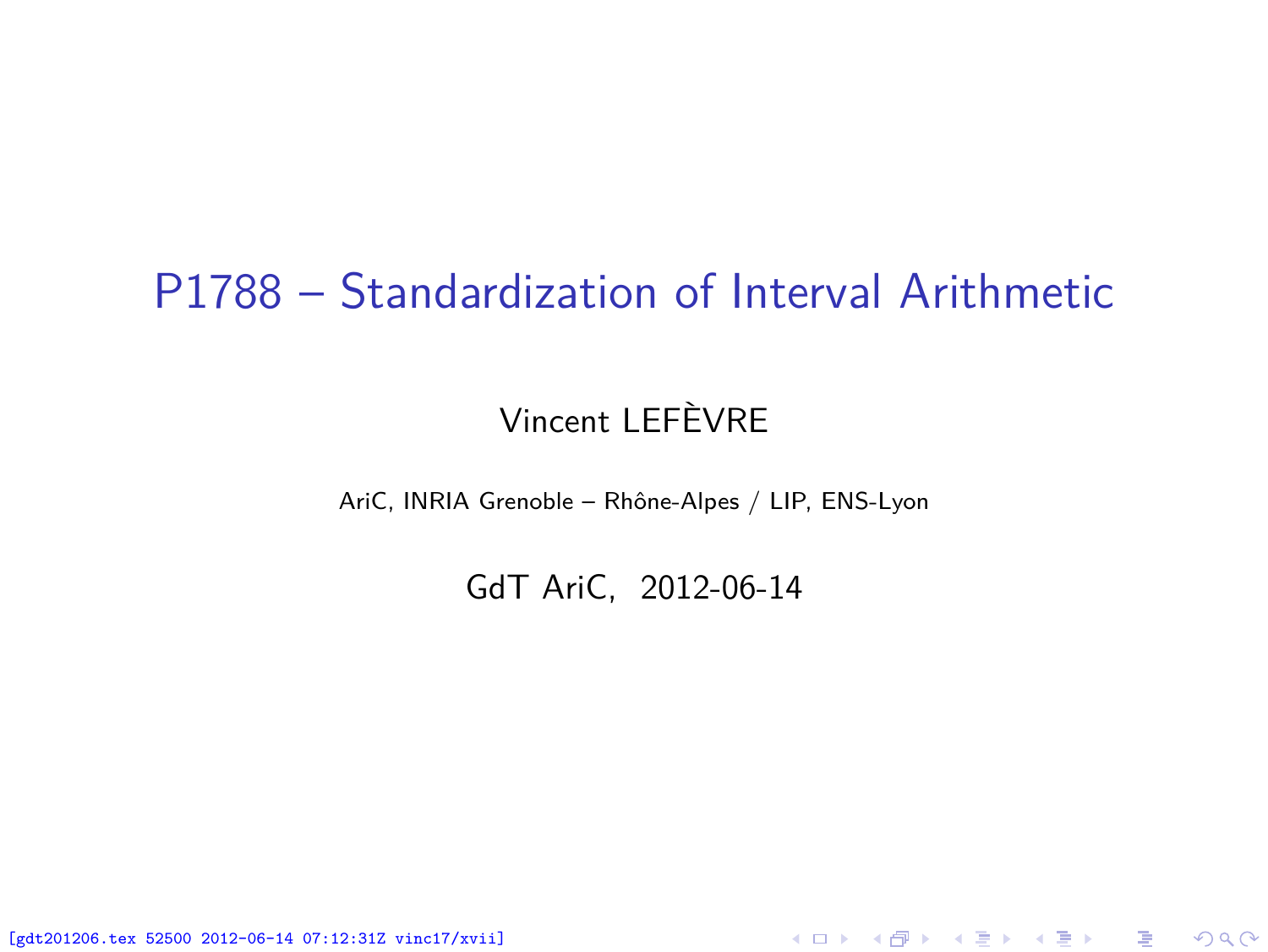# **Outline**

- **o** [Introduction](#page-2-0)
- [The 4 Levels](#page-13-0)
- [Exception Handling / Decorations](#page-14-0)
- **[Comparison Relations](#page-33-0)**
- **[Number Formats](#page-38-0)**
- [Level 1 Constructors](#page-41-0)
- [Numeric Functions of Intervals](#page-42-0)

[gdt201206.tex 52500 2012-06-14 07:12:31Z vinc17/xvii]

 $299$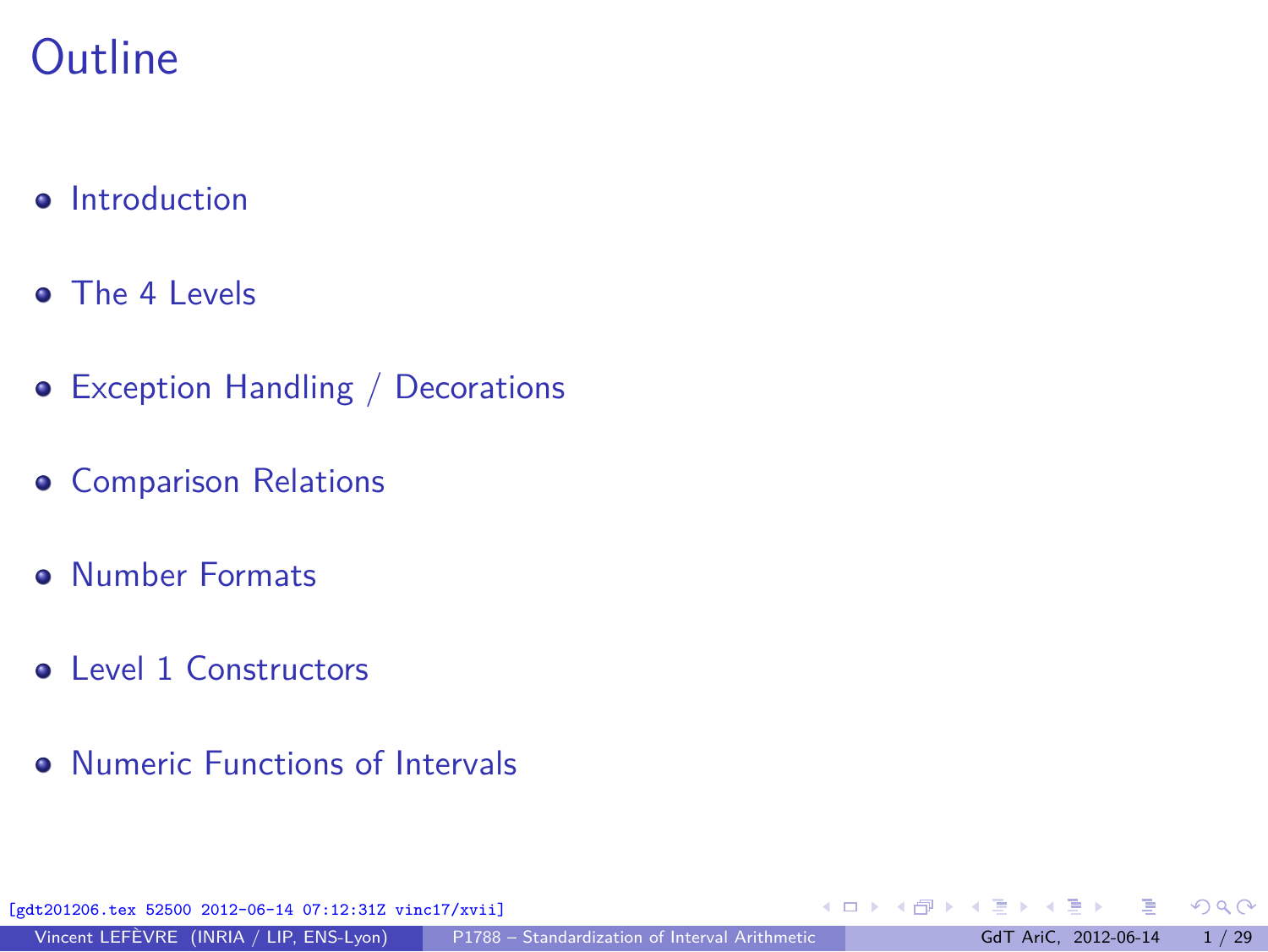## Introduction

**P1788 Scope:** "This standard specifies basic interval arithmetic (IA) operations selecting and following one of the commonly used *mathematical interval models*. This standard supports the IEEE-754/2008 floating point types of practical use in interval computations. *Exception conditions* will be defined and standard handling of these conditions will be specified. Consistency with the model is tempered with practical considerations based on input from representatives of vendors and owners of existing systems. The standard provides a layer between the hardware and the programming language levels. It *does not mandate* that any operations be implemented in hardware. It *does not define any realization* of the basic operations as functions in a programming language."

Summary of the last 3 years of discussions. . .

<span id="page-2-0"></span> $\Omega$ 

 $\left\{ \begin{array}{ccc} 1 & 0 & 0 \\ 0 & 1 & 0 \end{array} \right.$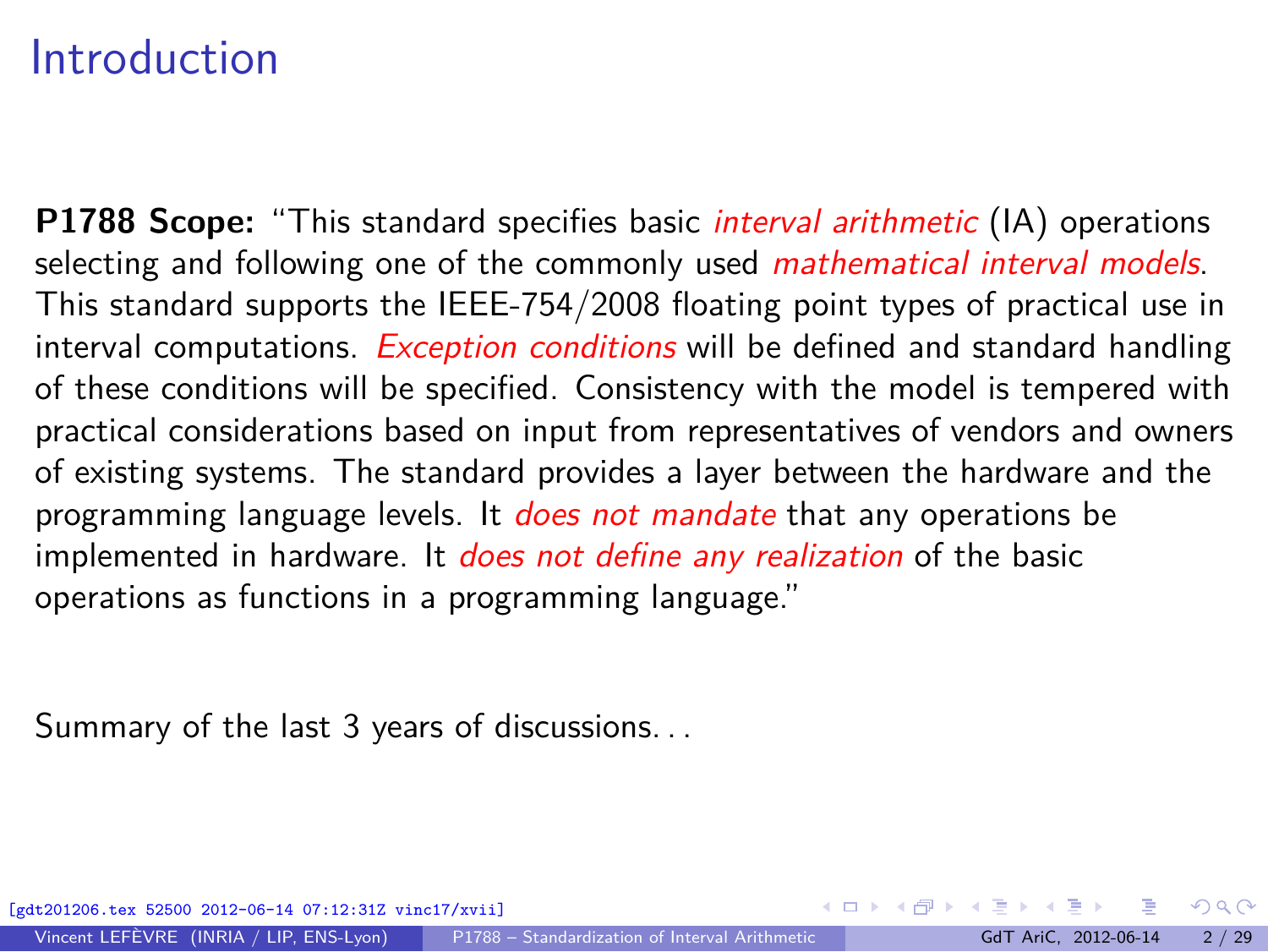# Interval Arithmetic: The Mathematical Model

#### **Goals:** To standardize

- conventional interval arithmetic;
- what could be regarded as "exceptions" (more generally, additional information given to the user, like continuity over the inputs).

 $\Omega$ 

 $\left\{ \left| \left| \left| \left| \left| \Phi \right| \right| \right| \right| \right\} \right\}$   $\left\{ \left| \left| \left| \left| \Phi \right| \right| \right\} \right\}$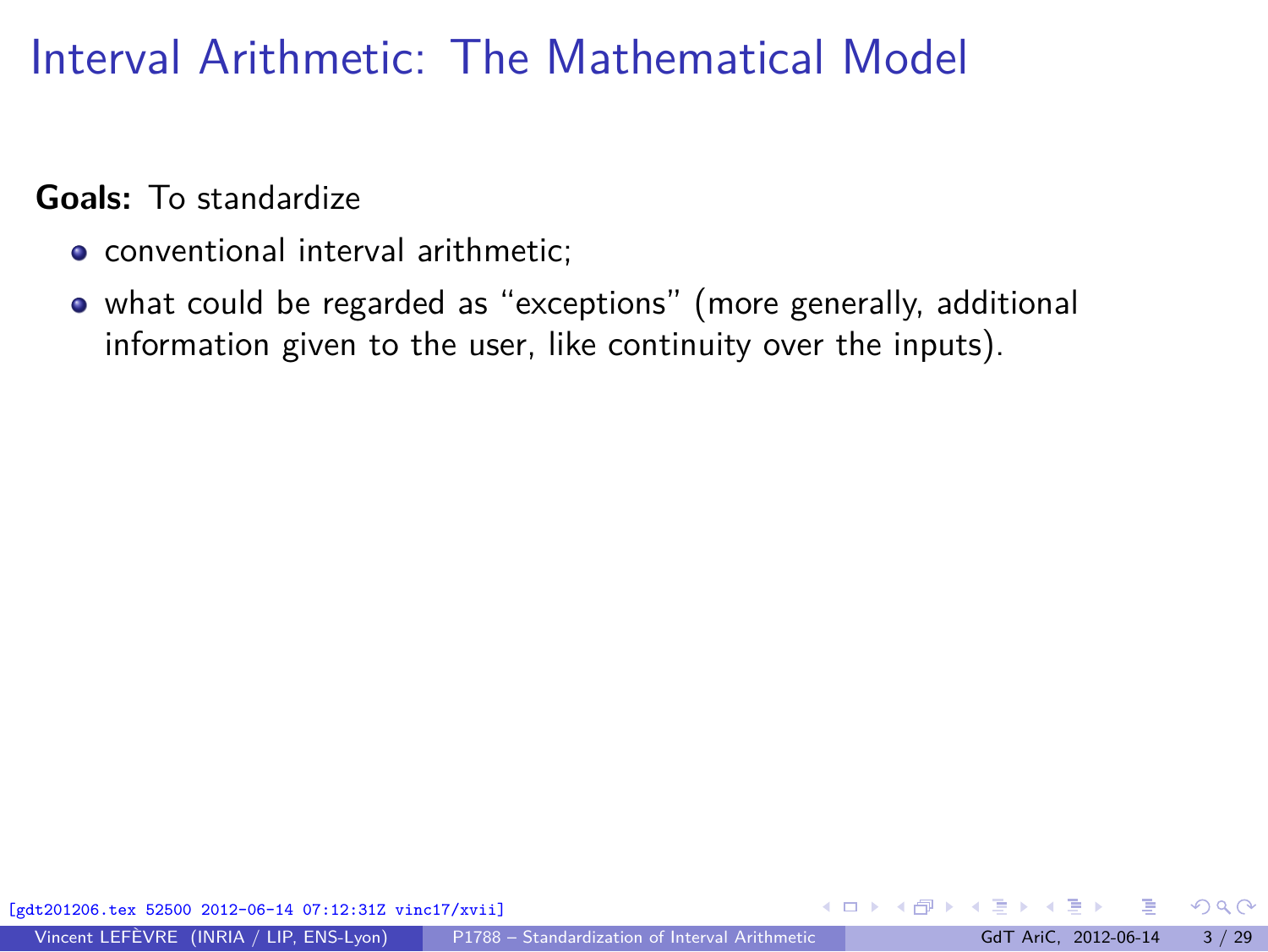## Interval Arithmetic: The Mathematical Model

#### **Goals:** To standardize

- conventional interval arithmetic:
- what could be regarded as "exceptions" (more generally, additional information given to the user, like continuity over the inputs).

**Intervals:** Closed real intervals  $\overline{\mathbb{IR}}$  (including unbounded intervals, i.e. with bounds in  $\mathbb{R} = \mathbb{R} \cup \{-\infty, +\infty\}$ , and the empty set). Non-empty intervals:

 $\mathbf{x} = [\mathbf{x}, \overline{\mathbf{x}}] = \{ \mathbf{x} \in \mathbb{R} \mid \mathbf{x} \leq \mathbf{x} \leq \overline{\mathbf{x}} \}$  where  $\mathbf{x} \leq \overline{\mathbf{x}}, \mathbf{x} \neq +\infty, \ \overline{\mathbf{x}} \neq -\infty.$ 

 $\Omega$ 

イロト イ押 トイヨ トイヨト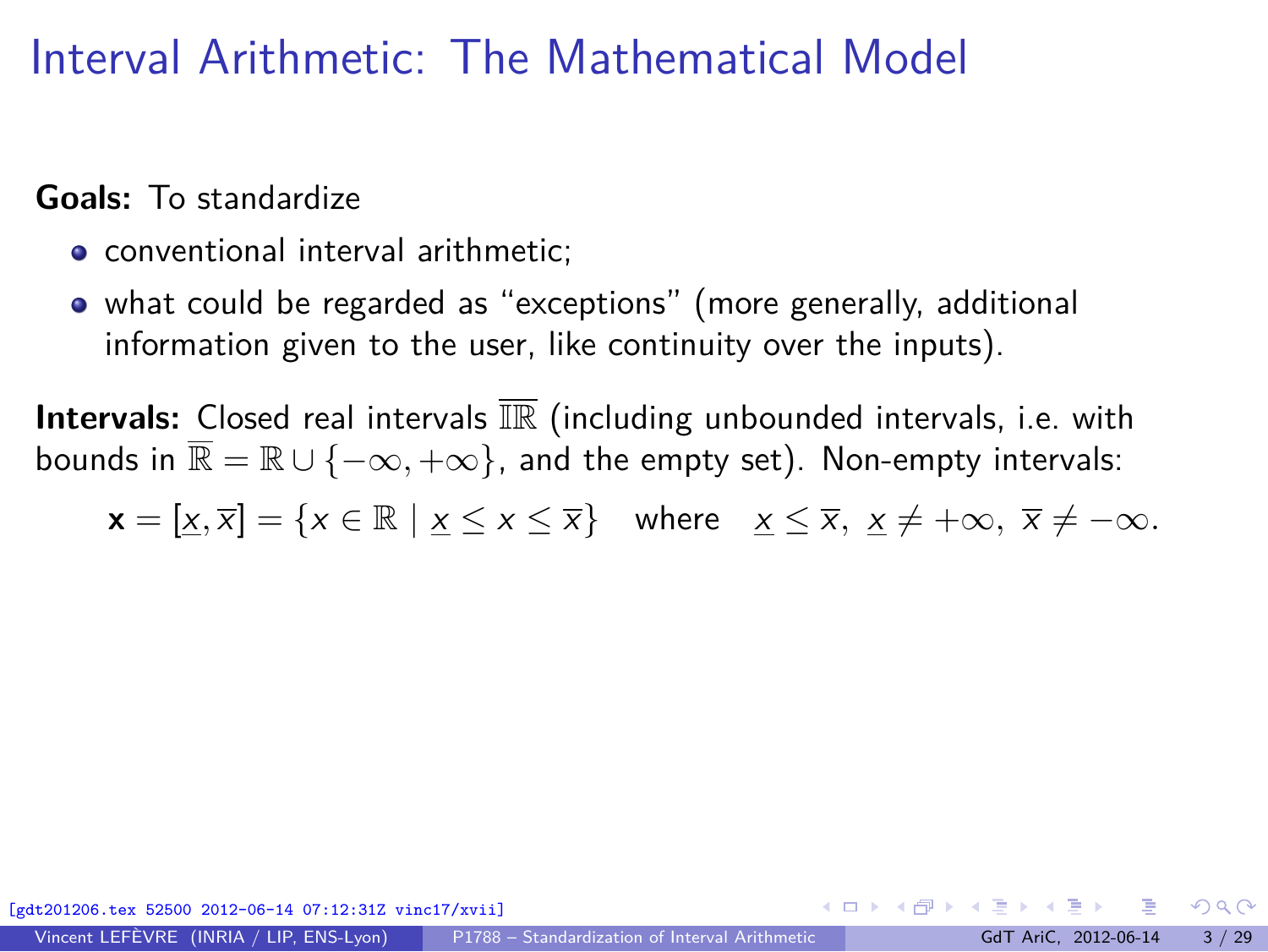# Interval Arithmetic: The Mathematical Model

#### **Goals:** To standardize

- conventional interval arithmetic:
- what could be regarded as "exceptions" (more generally, additional information given to the user, like continuity over the inputs).

**Intervals:** Closed real intervals IR (including unbounded intervals, i.e. with bounds in  $\mathbb{R} = \mathbb{R} \cup \{-\infty, +\infty\}$ , and the empty set). Non-empty intervals:

$$
\mathbf{x} = [\underline{x}, \overline{x}] = \{ x \in \mathbb{R} \mid \underline{x} \le x \le \overline{x} \} \quad \text{where} \quad \underline{x} \le \overline{x}, \ \underline{x} \ne +\infty, \ \overline{x} \ne -\infty.
$$

**Containment property:** For any point function  $f : \mathbb{R}^n \to \mathbb{R}$  of domain Domain(f), an *interval extension*  $f : \overline{\mathbb{IR}}^n \to \overline{\mathbb{IR}}$  must satisfy

 $\forall x \in \mathbf{x} \cap$  Domain(f),  $f(x) \in f(\mathbf{x})$ , i.e.  $f(\mathbf{x}) \supset \text{Range}(f|\mathbf{x})$ .

 $\rightarrow$  An interval version of an arithmetic expression satisfies this property (FTIA-1).

 $\Omega$ 

 $(1, 1)$   $(1, 1)$   $(1, 1)$   $(1, 1)$   $(1, 1)$   $(1, 1)$   $(1, 1)$   $(1, 1)$   $(1, 1)$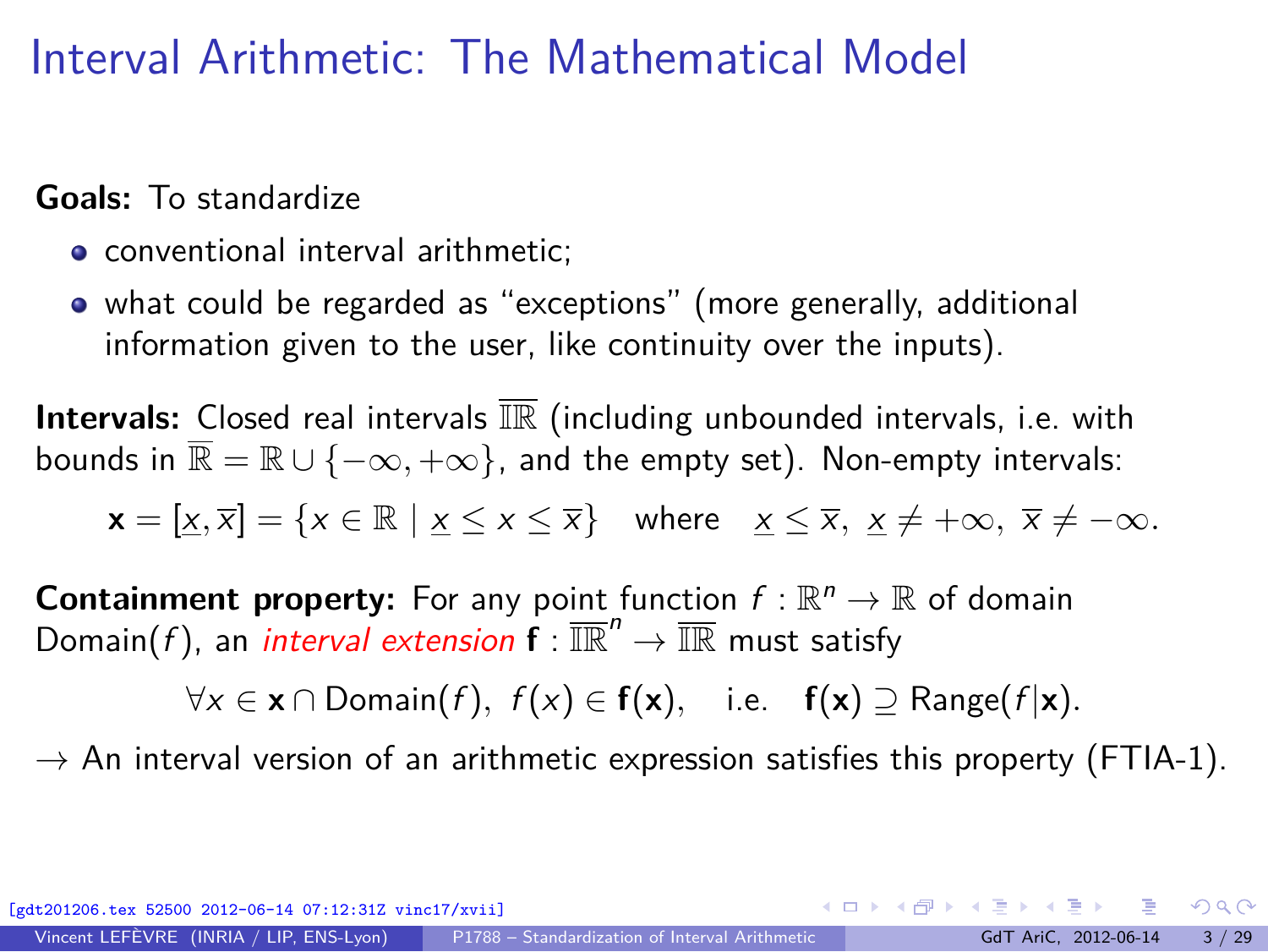## Interval Arithmetic on the Machine

**Representation** (some intervals, like ∅, may need a special representation):

- $\bullet$  by the bounds (*inf-sup*), best for generic intervals;
- by the midpoint m and the radius r (mid-rad), good only when r is "small" (approximation and error):  $[\underline{x}, \overline{x}] = [m - r, m + r]$ ; Example: midpoint in arbitrary precision and radius in small precision.
- by a triple  $\langle x_0, \underline{e}, \overline{e} \rangle$  (*triplex*):  $[x, \overline{x}] = x_0 + [\underline{e}, \overline{e}] = [x_0 + \underline{e}, x_0 + \overline{e}].$

 $\Omega$ 

イロト イ押 トイヨ トイヨー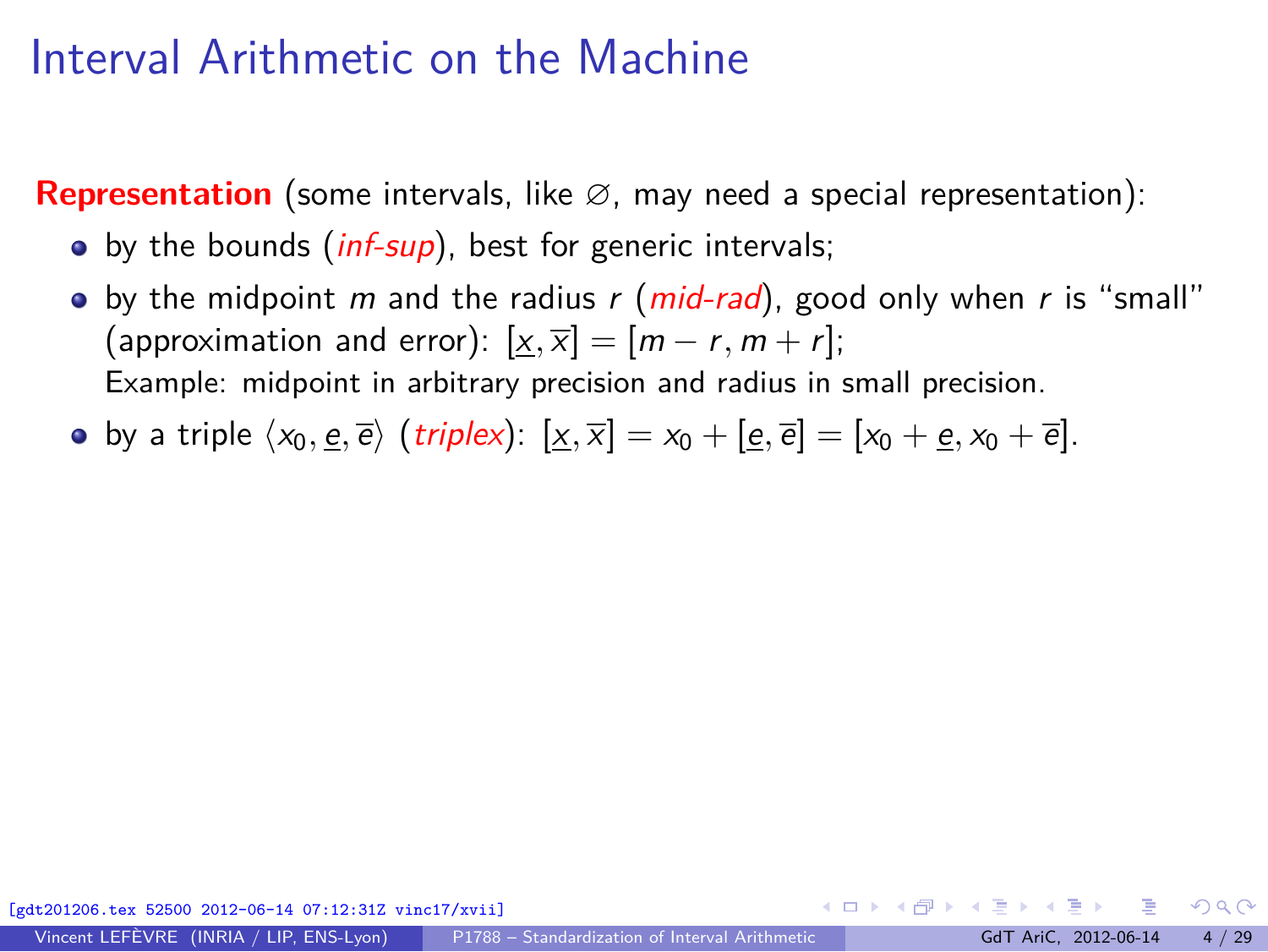## Interval Arithmetic on the Machine

**Representation** (some intervals, like ∅, may need a special representation):

- $\bullet$  by the bounds (*inf-sup*), best for generic intervals;
- by the midpoint m and the radius r (mid-rad), good only when r is "small" (approximation and error):  $[x,\overline{x}] = [m-r, m + r]$ ; Example: midpoint in arbitrary precision and radius in small precision.
- by a triple  $\langle x_0, \underline{e}, \overline{e} \rangle$  (*triplex*):  $[x, \overline{x}] = x_0 + [\underline{e}, \overline{e}] = [x_0 + \underline{e}, x_0 + \overline{e}].$

### **Rounding**:

- Containment property must be preserved for the library functions (outward rounding).  $\rightarrow$  FTIA-1 still satisfied.
- Accuracy modes...

[gdt201206.tex 52500 2012-06-14 07:12:31Z vinc17/xvii]

 $\Omega$ 

 $\mathbf{A} \equiv \mathbf{A} + \mathbf{A} \mathbf{B} + \mathbf{A} \equiv \mathbf{A} + \mathbf{A} \equiv \mathbf{A}$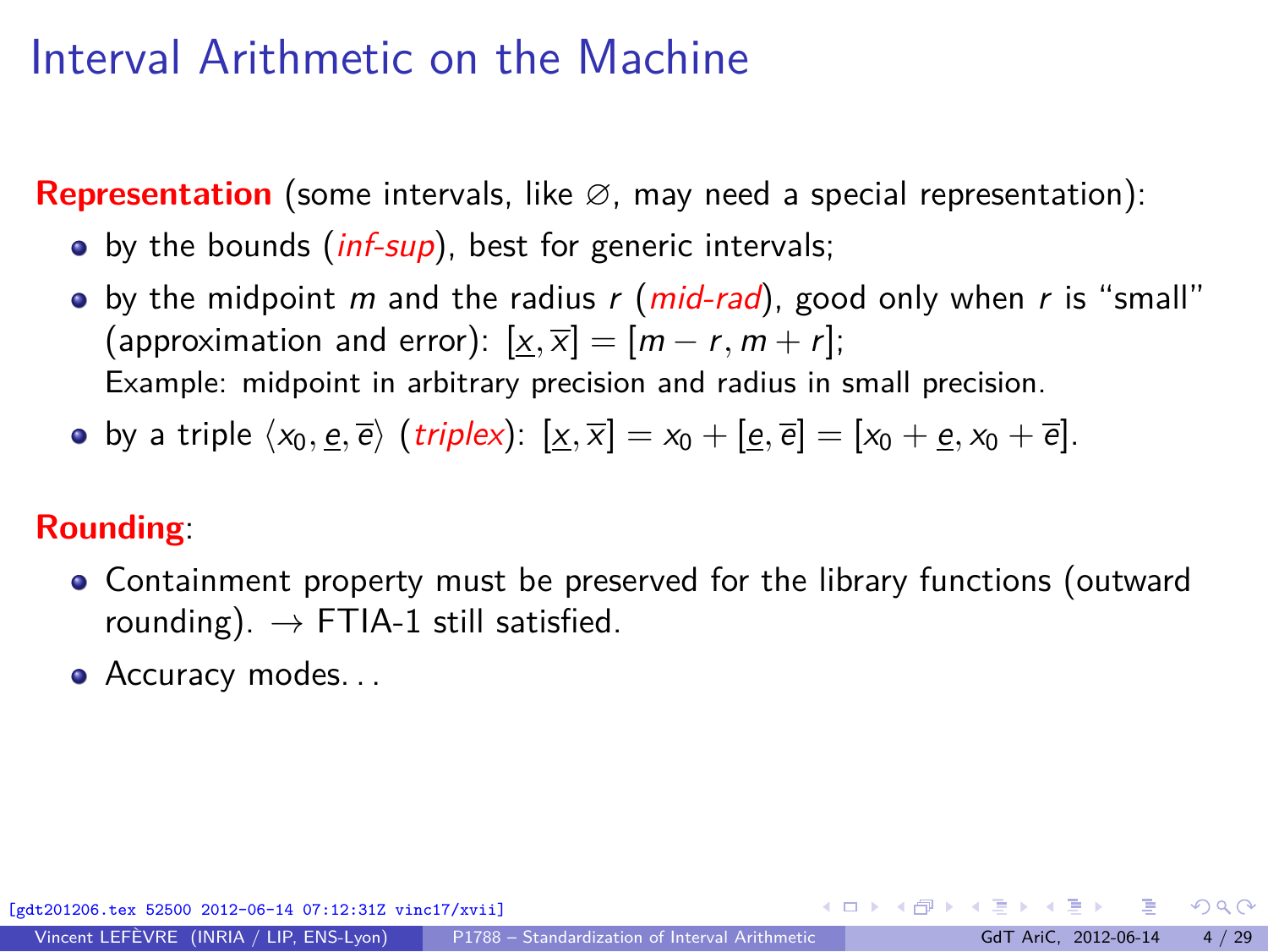## Interval Arithmetic on the Machine

**Representation** (some intervals, like ∅, may need a special representation):

- $\bullet$  by the bounds (*inf-sup*), best for generic intervals;
- by the midpoint m and the radius r (mid-rad), good only when r is "small" (approximation and error):  $[x,\overline{x}] = [m-r, m + r]$ ; Example: midpoint in arbitrary precision and radius in small precision.
- by a triple  $\langle x_0, \underline{e}, \overline{e} \rangle$  (*triplex*):  $[x, \overline{x}] = x_0 + [\underline{e}, \overline{e}] = [x_0 + \underline{e}, x_0 + \overline{e}].$

### **Rounding**:

- Containment property must be preserved for the library functions (outward rounding).  $\rightarrow$  FTIA-1 still satisfied.
- Accuracy modes...

This is the easy part, on which most people agree, but. . .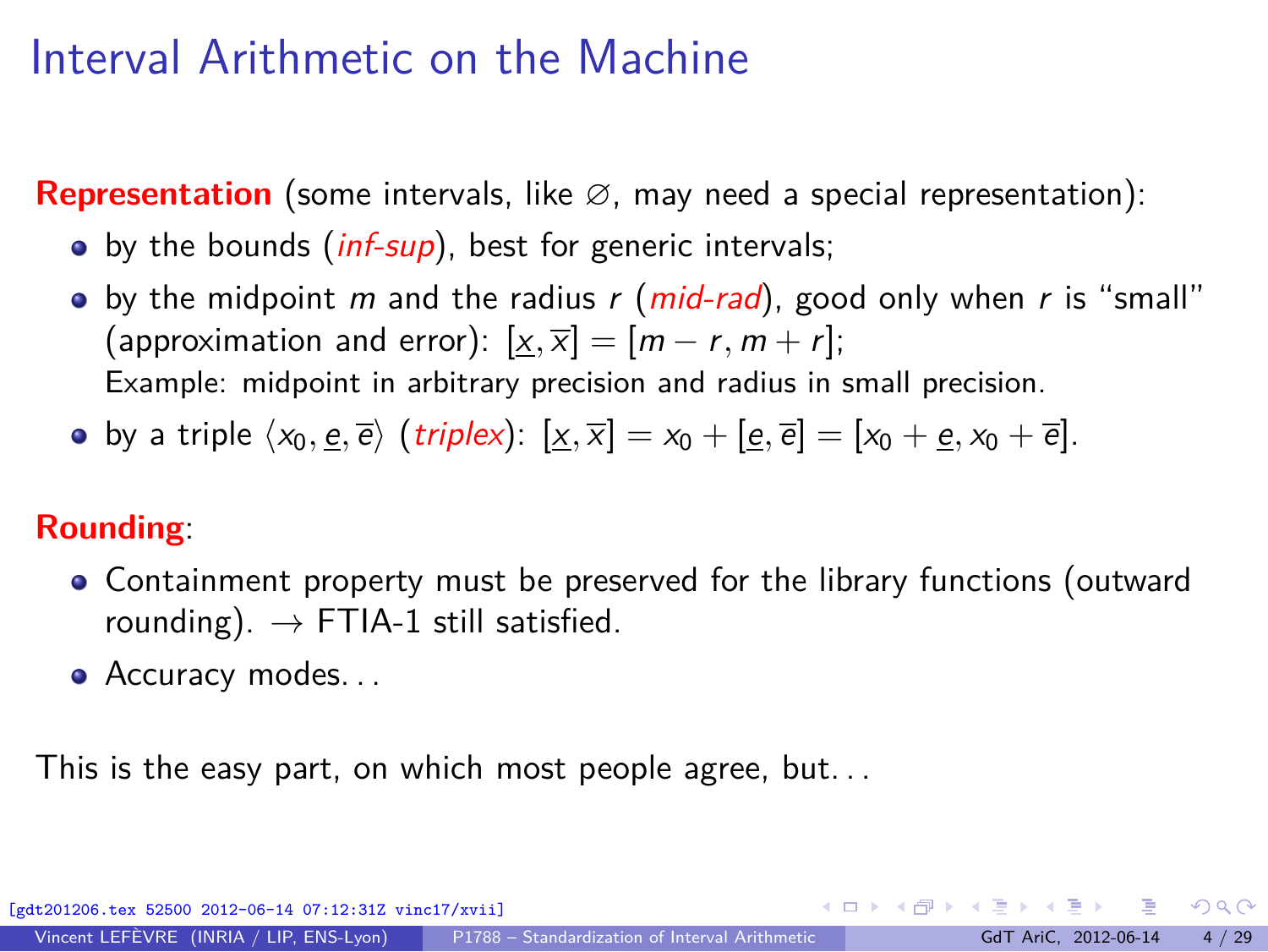Choices to standardize:

- On the mathematical model side:
	- ◮ **sqrt**(**x**) on **<sup>x</sup>** = [−1*,* <sup>4</sup>]? <sup>→</sup> [0*,* <sup>2</sup>]? Exception (error)? [0*,* <sup>2</sup>] with "decoration"?
	- ▶ Non-arithmetic operations: comparisons, interval-to-number operations like midpoint (pb: empty set, unbounded intervals, rounding), set operations?

 $\Omega$ 

イロト イ押 トイヨ トイヨト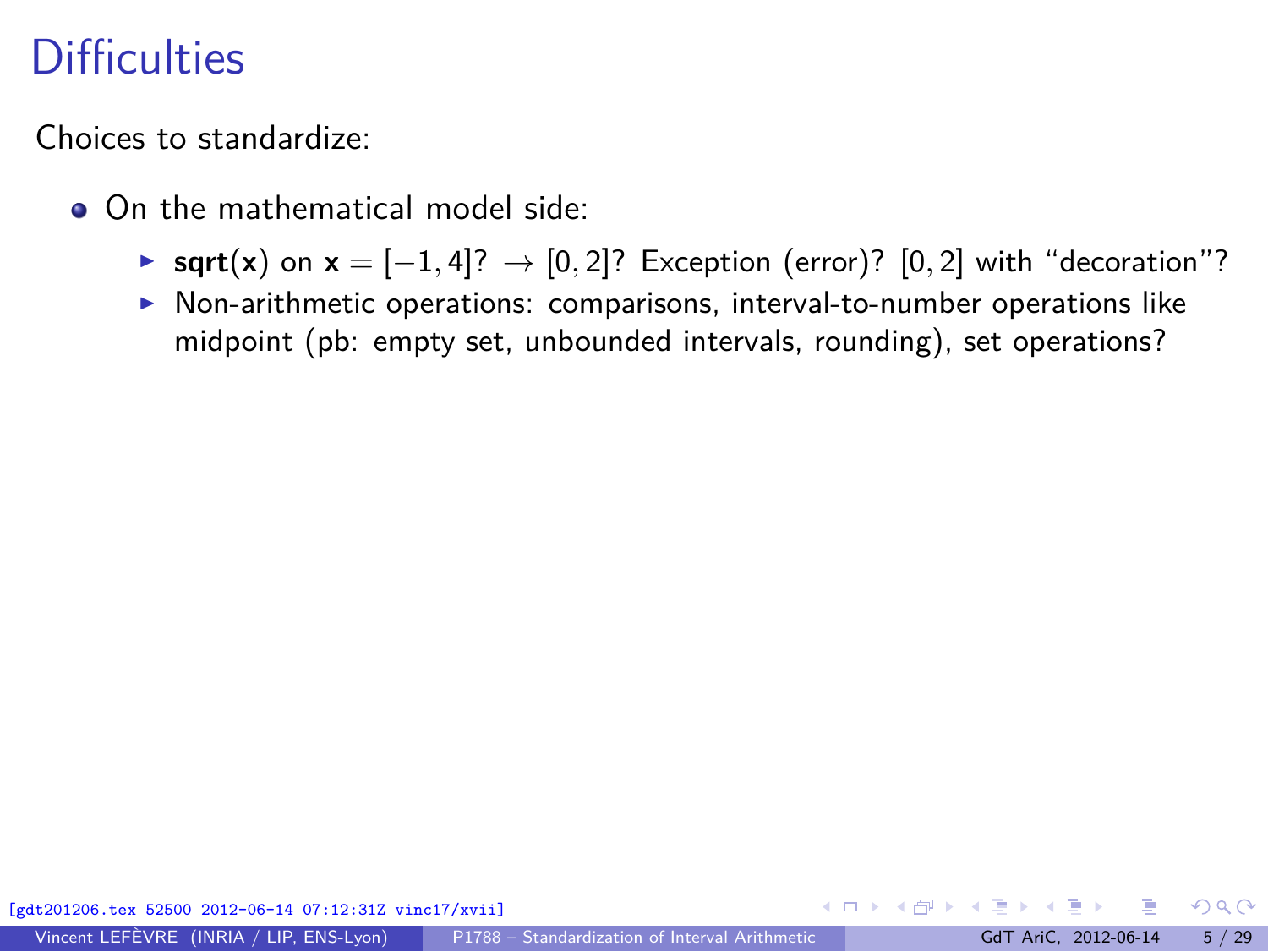Choices to standardize:

- On the mathematical model side:
	- ◮ **sqrt**(**x**) on **<sup>x</sup>** = [−1*,* <sup>4</sup>]? <sup>→</sup> [0*,* <sup>2</sup>]? Exception (error)? [0*,* <sup>2</sup>] with "decoration"?
	- ▶ Non-arithmetic operations: comparisons, interval-to-number operations like midpoint (pb: empty set, unbounded intervals, rounding), set operations?
- On the implementation (e.g. language) side: conversion of a floating-point number into an interval, e.g. num2interval(0.1), where 0.1 is a decimal floating-point constant in the binary64 type?

 $\Omega$ 

イロト イ押 トイヨ トイヨト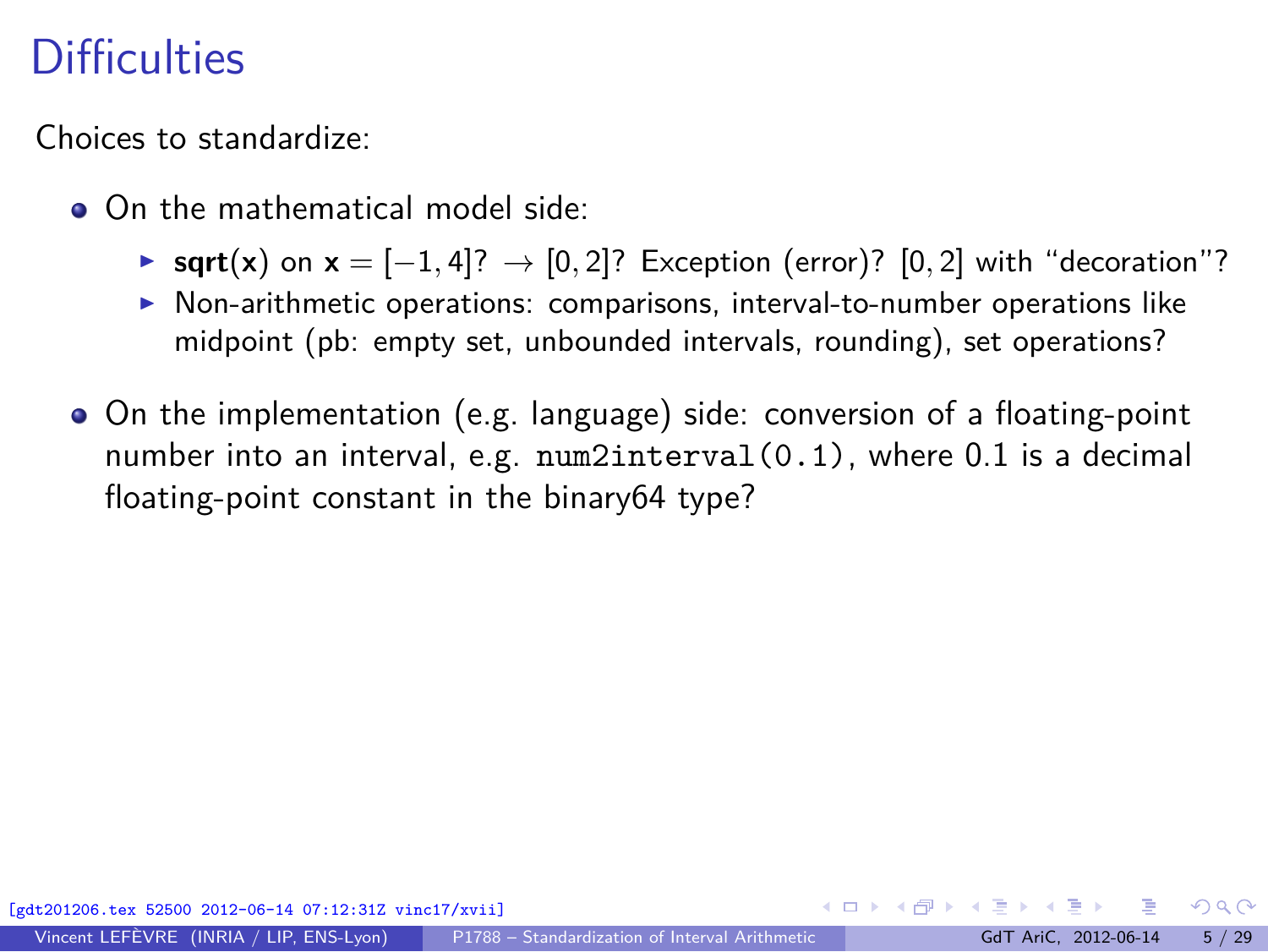Choices to standardize:

- On the mathematical model side:
	- **► sqrt**(**x**) on  $x = [-1, 4]$ ? → [0, 2]? Exception (error)? [0, 2] with "decoration"?
	- ▶ Non-arithmetic operations: comparisons, interval-to-number operations like midpoint (pb: empty set, unbounded intervals, rounding), set operations?
- On the implementation (e.g. language) side: conversion of a floating-point number into an interval, e.g. num2interval(0.1), where 0.1 is a decimal floating-point constant in the binary64 type?

If c denotes the value of this constant (a binary64 number), normally 0.1 rounded to nearest, the answer would be  $[c, c]$ , not  $[\nabla(0.1), \Delta(0.1)]$  (which would be expected by the average user).

**→ Containment property not satisfied!**

[gdt201206.tex 52500 2012-06-14 07:12:31Z vinc17/xvii]

 $\Omega$ 

K ロ ⊁ K 御 ⊁ K 君 ⊁ K 君 ⊁ …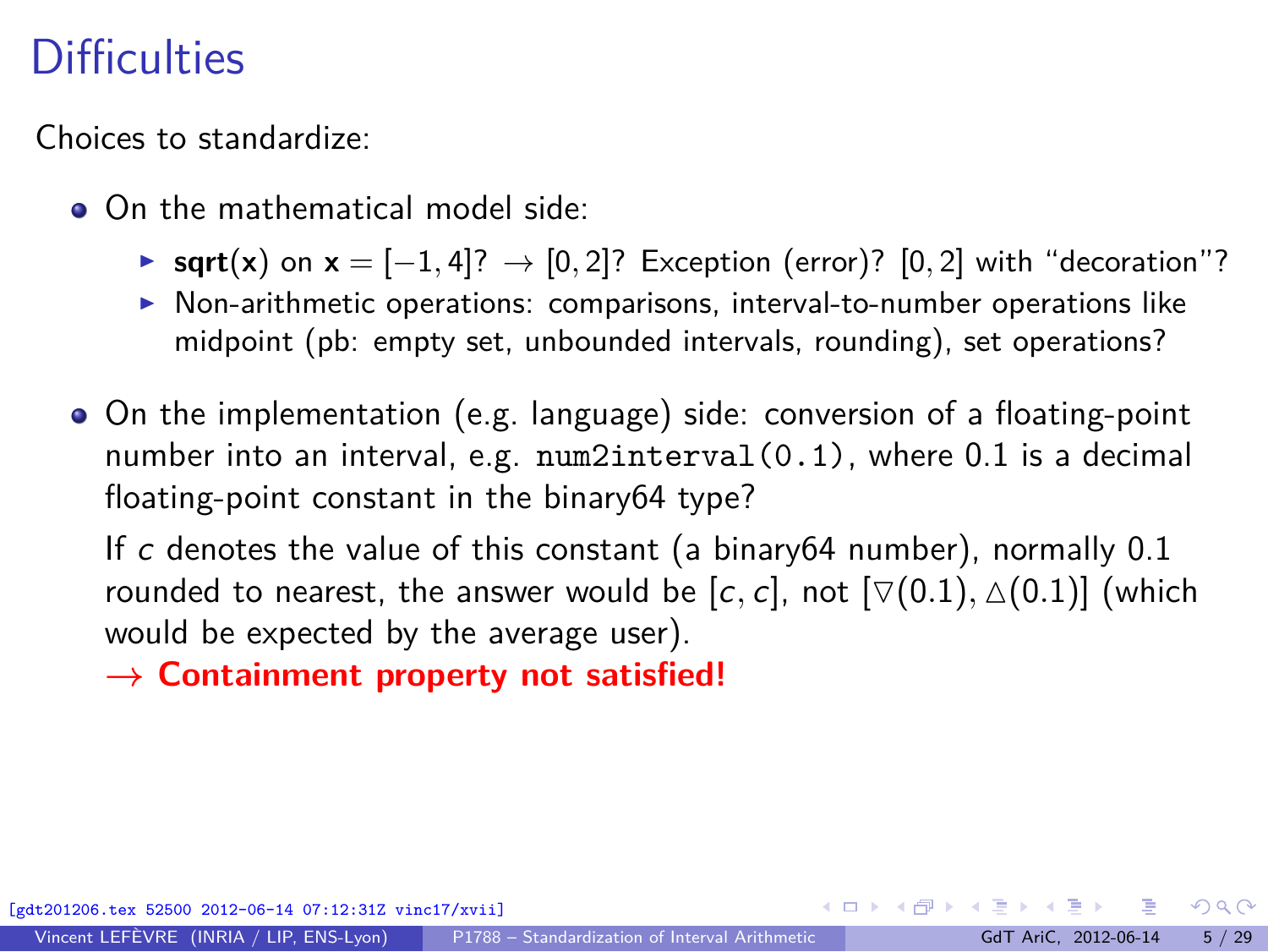Choices to standardize:

- On the mathematical model side:
	- **► sqrt**(**x**) on  $x = [-1, 4]$ ? → [0, 2]? Exception (error)? [0, 2] with "decoration"?
	- ▶ Non-arithmetic operations: comparisons, interval-to-number operations like midpoint (pb: empty set, unbounded intervals, rounding), set operations?
- On the implementation (e.g. language) side: conversion of a floating-point number into an interval, e.g. num2interval(0.1), where 0.1 is a decimal floating-point constant in the binary64 type?

If c denotes the value of this constant (a binary64 number), normally 0.1 rounded to nearest, the answer would be  $[c, c]$ , not  $[\nabla(0.1), \Delta(0.1)]$  (which would be expected by the average user).

**→ Containment property not satisfied!**

 $\bullet$  On the mathematical model & implementation sides: nums2interval(2,1), i.e.  $\{x \in \mathbb{R} \mid 2 \le x \le 1\}$ ? Empty? Exception (error)? Notion of Not-an-Interval ("NaI")?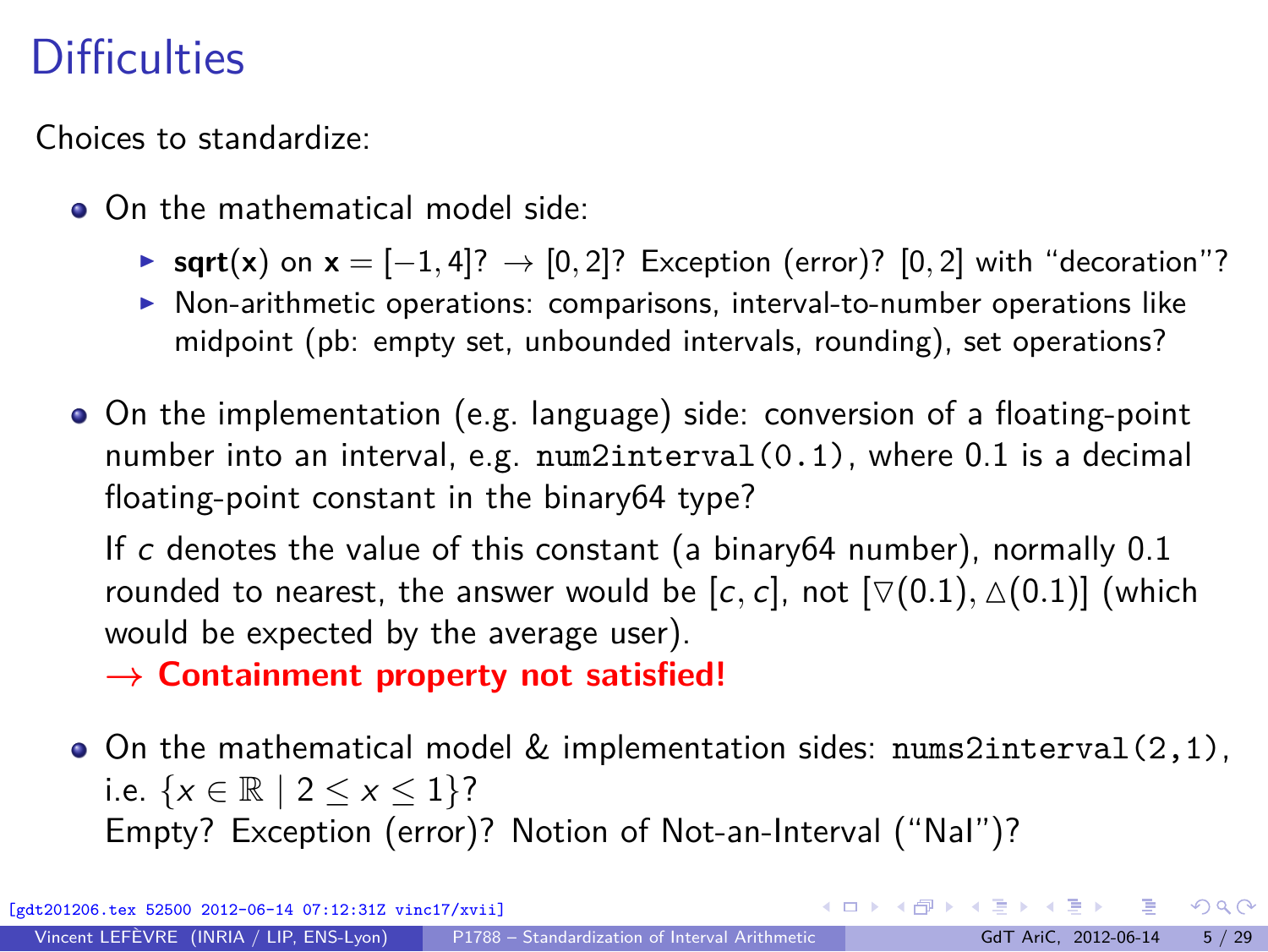# The 4 Levels

Similar to the 4 levels of IFFF 754-2008:

Level 1 Mathematical model level:

- $\bullet$  number system  $\mathbb{R}$ ;
- set  $\overline{\mathbb{R}}$  of allowed intervals over  $\mathbb R$  (Motion 3);
- principles of how the arithmetic operations  $(+, -, \times, \div, \sqrt{)}$ , fma, exp, log, etc., and constants $^{1})$  are extended to intervals.
- Level 2 Interval (and number) datum level:
	- a finite subset  $\mathbb T$  of  $\overline{\mathbb R}$ :
	- a finite subset  $\overline{\mathbb{F}}$  of  $\overline{\mathbb{R}}$  (Motion 33);
	- operations on these intervals (and constructors and numeric functions of intervals).
- Level 3 Representation of a  $\mathbb T$ -interval (e.g., by two  $\overline{\mathbb F}$ -numbers, for an inf-sup type).
- Level 4 Encoding (bit strings).

<sup>1</sup> Functions with no arguments (Level 1 Draft 4.4,  $\S$ 3.2.1 and  $\S$ 5.4.4).  $(1)$   $(1)$   $(1)$   $(1)$   $(1)$   $(1)$   $(1)$   $(1)$   $(1)$   $(1)$   $(1)$   $(1)$   $(1)$   $(1)$   $(1)$   $(1)$   $(1)$   $(1)$   $(1)$   $(1)$   $(1)$   $(1)$   $(1)$   $(1)$   $(1)$   $(1)$   $(1)$   $(1)$   $(1)$   $(1)$   $(1)$   $(1)$   $(1)$   $(1)$   $(1)$   $(1)$   $(1)$ 

[gdt201206.tex 52500 2012-06-14 07:12:31Z vinc17/xvii]

<span id="page-13-0"></span> $\Omega$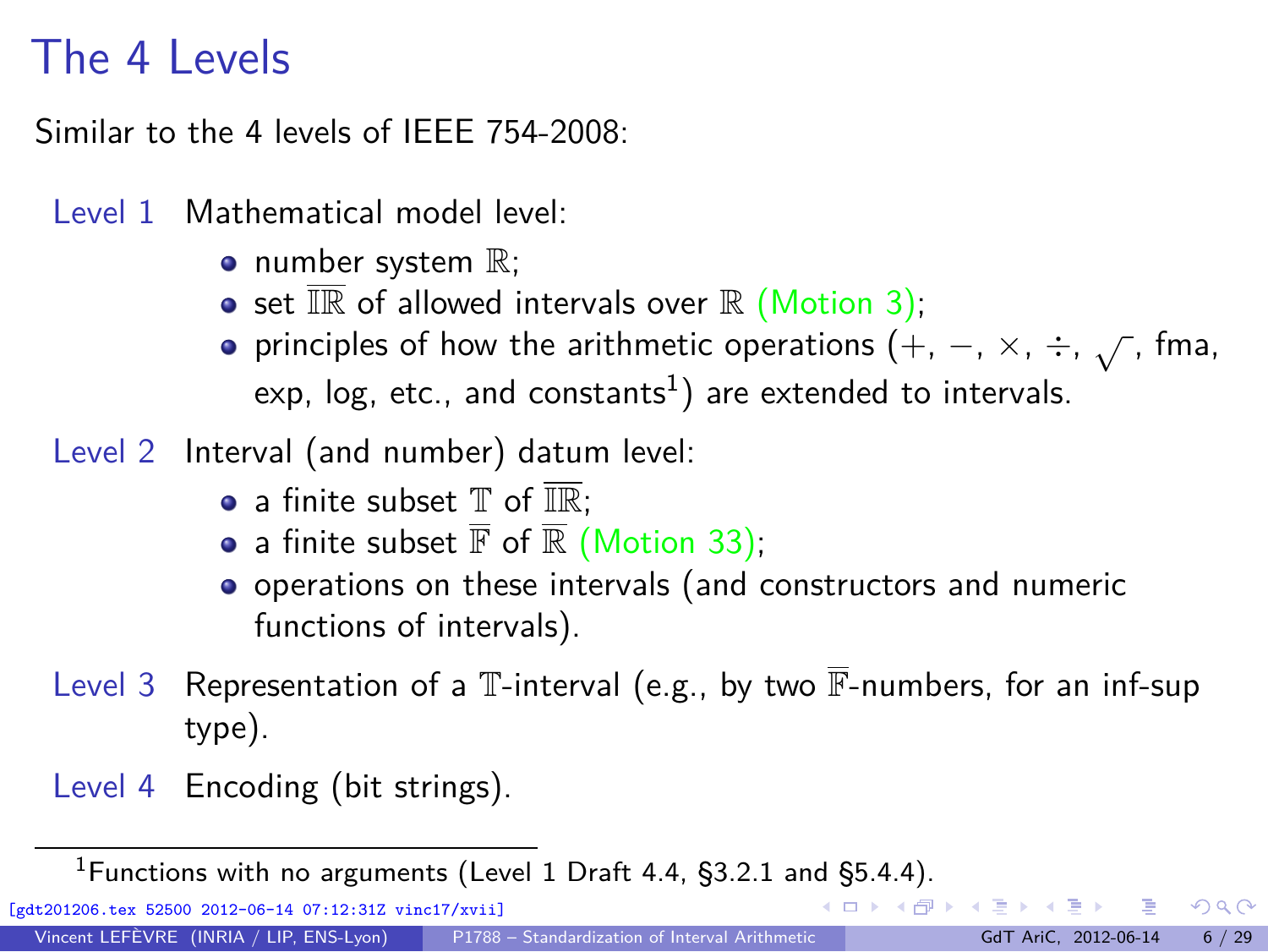# Exception Handling / Decorations

How can one deal with *exceptions*, i.e., events (such as potential errors) it may be desirable to signal possibly in addition to some result?

- $\bullet$  IEEE 754 (1985, 2008): status flags and traps.
- Vienna proposal (2008): status flags.
- But some people do not want flags or traps.

### Note about status flags

<span id="page-14-0"></span>In IEEE 754-1985, the scope of status flags is unspecified. Flags are not necessarily "global" (ambiguous notion without the context: thread? program? machine?). In IEEE 754-2008 (§7.1), the scope of status flags is still unspecified, but it should be specified by the language or by the user.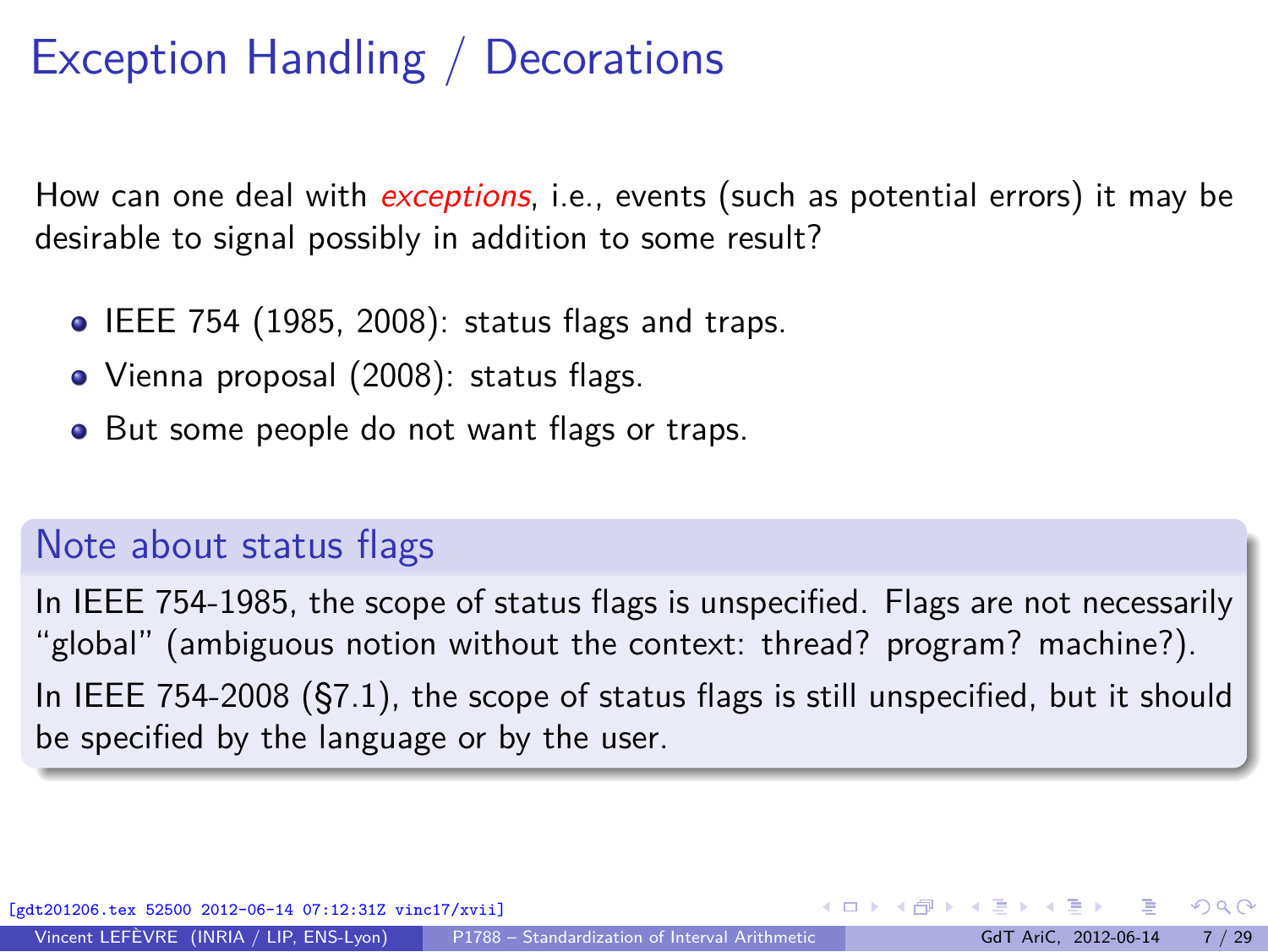# Exception Handling / Decorations [2]

More than exceptions, one may also want information on the function  $f$  that is being evaluated, e.g.

- when f is *defined* (useful for graphics rendering);
- $\bullet$  when f is defined and continuous (Brouwer's fixed-point theorem: if f is defined and continuous on **x** and  $f(x) \subseteq x$ , then  $\exists x \in x$ ,  $f(x) = x$ ).

Discussions started with.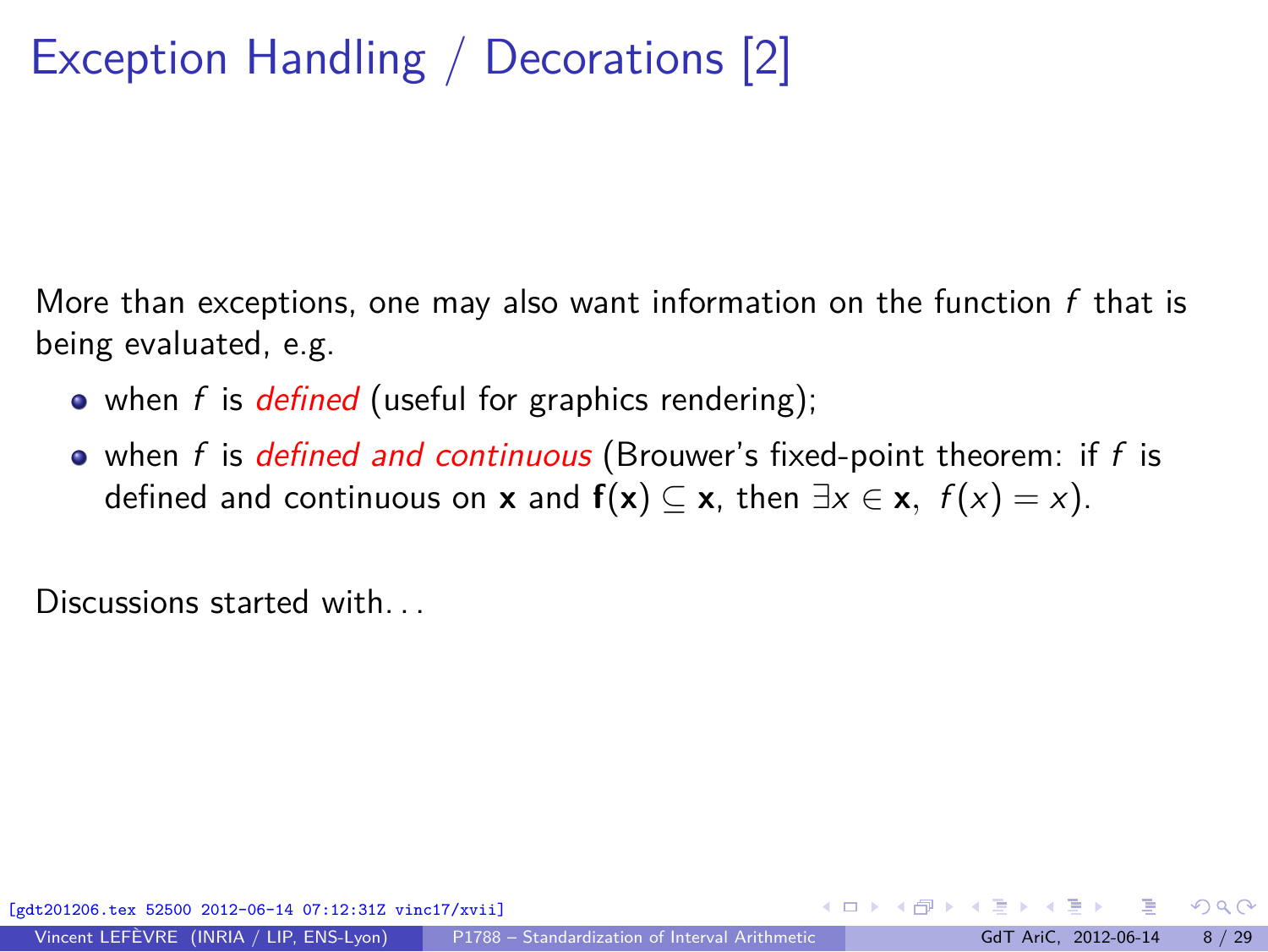## Exception Handling / Decorations [3]

```
Date: Wed, 13 May 2009 23:04:06 +0200
From: Vincent Lefevre <vincent@vinc17.org>
To: STDS-1788@LISTSERV.IEEE.ORG
Subject: Re: A proposal for the next motion
On 2009-05-13 13:18:27 -0400, Nate Hayes wrote:
> > - Example. With these definitions
> > xx*(0) = {0} and xx/(0) = Empty for any nonempty interval xx.
> > - All interval functions used here are automatically defined for all arguments
> > (e.g. sqrt([-1,4]) = [0,2], sqrt([-2,-1]) = Empty). It is left open what
> > exceptional action may be taken by an implementation on evaluating \mathbf{ff}(\mathbf{ss}).
> > when ff is an extension of a point function f, and ss is not a subset of D_f.
>
> These interpretations are not compatible with modal intervals.
>
> By default, they should be:
> sqrt([-1, 4]) = \mathbb{N}aI
> sqrt([-2,-1]) = NaI
> where NaI simply means "undefined" or "invalid operation," so that the NaI will
> be guaranteed to propagate through the remainder of a lengthy computation.
I disagree that one should get NaI in such cases. There may be a "possibly-invalid"
flag either associated with the returned interval or global (to a block or whatever)
to propagate this information if need be.
```
[gdt201206.tex 52500 2012-06-14 07:12:31Z vinc17/xvii]

[...]

Vincent LEFÈVRE (INRIA / LIP, ENS-Lyon) [P1788 – Standardization of Interval Arithmetic](#page-0-0) GdT AriC, 2012-06-14 9 / 29

 $\Omega$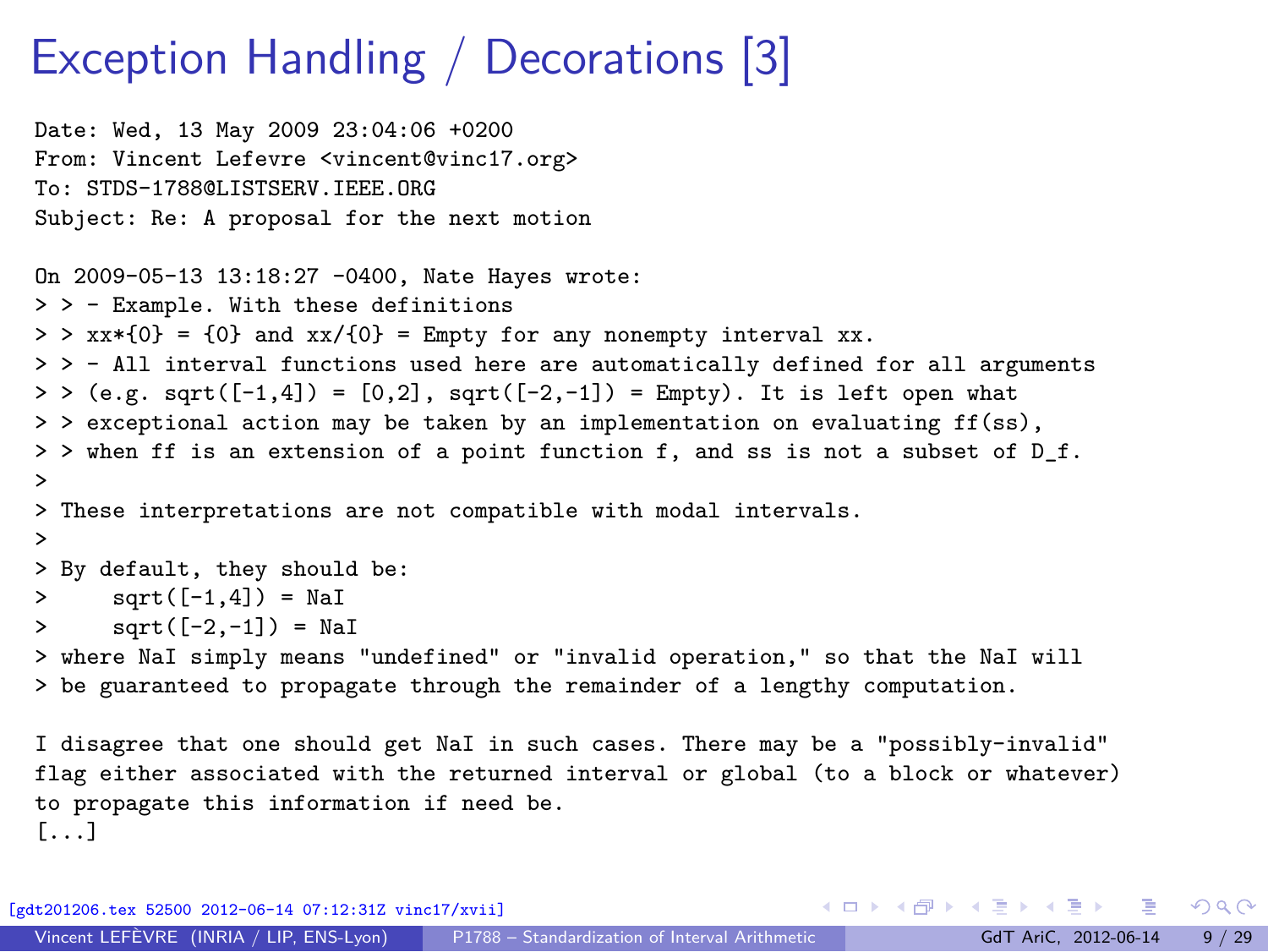# Exception Handling / Decorations [4]

Discussion between Nate Hayes, Vincent Lefèvre and Dan Zuras in the P1788 list in May 2009:

- No status flags, contrary to IEEE 754.
	- $\triangleright$  Nate: bad for multi-core, multi-threaded environments. (?)
	- $\triangleright$  Problems with functional languages (no global state). Dan: Forth used a tag.
- Nate: 2 different opcodes (operators), e.g. **sqrt**([−1*,* 4]) returns either [0*,* 2] or Nal (note: not a dynamic mode).
- Vincent and Dan: no need for 2 opcodes.  $\rightarrow$  Tag.
- Dan suggested various tags (e.g. inaccurate, definedButPossiblyDiscontinuous in the Vienna 3.4 document).
- Possible alignment problems with the format (not for x87 extended precision and multiple precision), e.g. 17 bytes, possible inefficiency, but optimizations and compiler directives (an application may need only one of the 2 fields).
- $\bullet$  M. Nehmeier and J. Wolff v. Gudenberg, 2009: expressions with tags in  $C++$  $(filib++$  class library).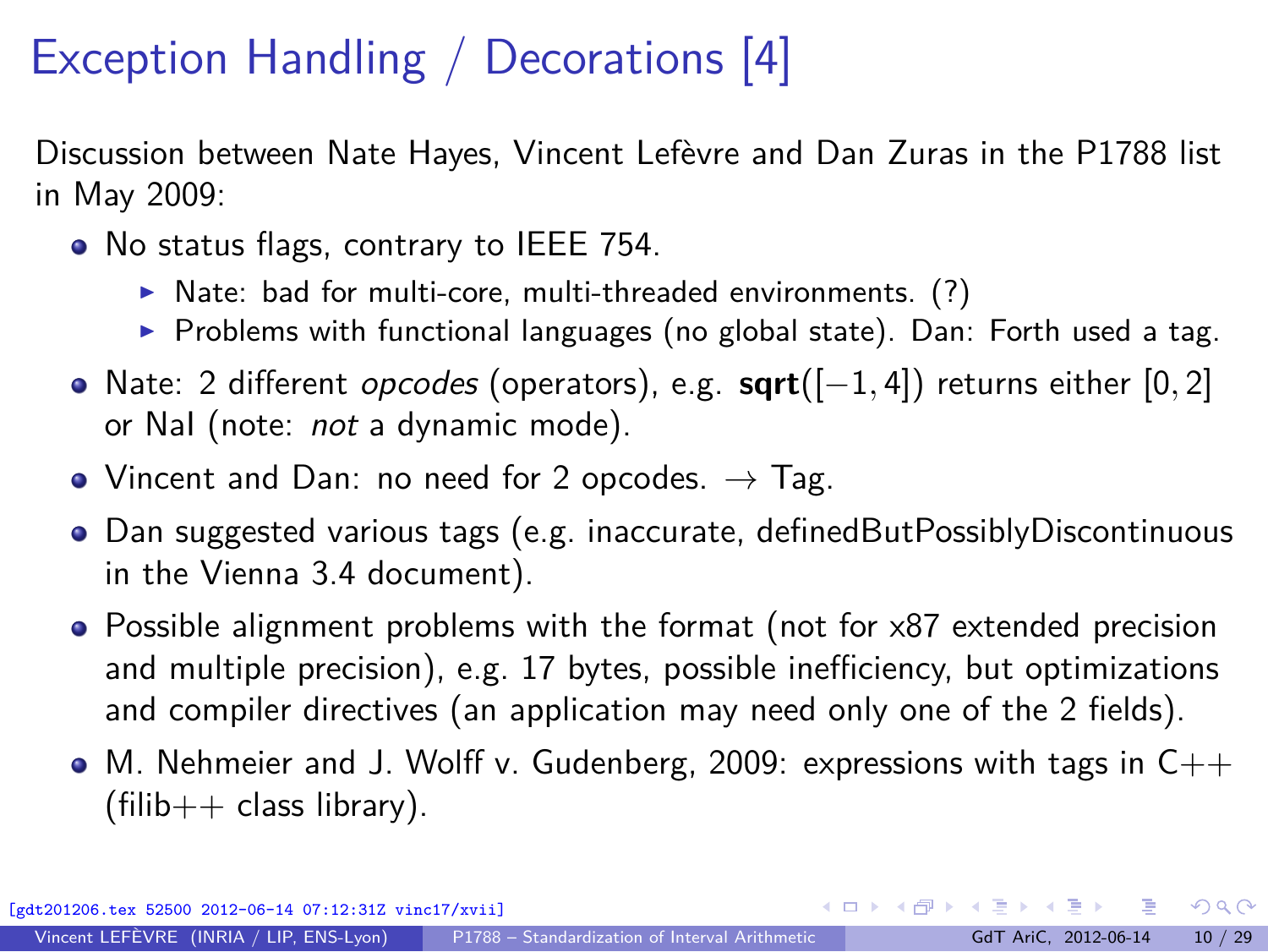# Exception Handling / Decorations [5]

Private discussion between Vincent Lefèvre and Dan Zuras in June-July 2009.

- Notion of 3 possible states for a tag (true, false, unknown).
- Dan initially proposed many tags, too many, without always a clear meaning (e.g. missingData).
- Behavior of selection? For instance, with C's syntax:
	- if (condition)  $r = x$ ; else  $r = y$ ;
	- $\blacktriangleright$  r = condition ? x : y;
- Warning with constant point functions  $f(x) = c$ . For an interval extension, one usually has  $f(x) = \{c\}$ , but one should have  $f(\emptyset) = \emptyset$ .

September 2009: *decoration* (Motion 8.02).

- Notions of *decorated intervals / bare intervals / bare decorations*.
- $\bullet$  A *decoration trit*:  $+$  (true),  $-$  (false), 0 (unknown).
- Candidates: valid (see [constructors](#page-41-1)), defined, continuous, tight; and quite useless candidates: bounded, standard, empty, entire.
- Motion 8.02 (*Exception Handling*) passed on 27 November 2009.

 $QQ$ 

K ロ ▶ K 個 ▶ K 경 ▶ K 경 ▶ X / 경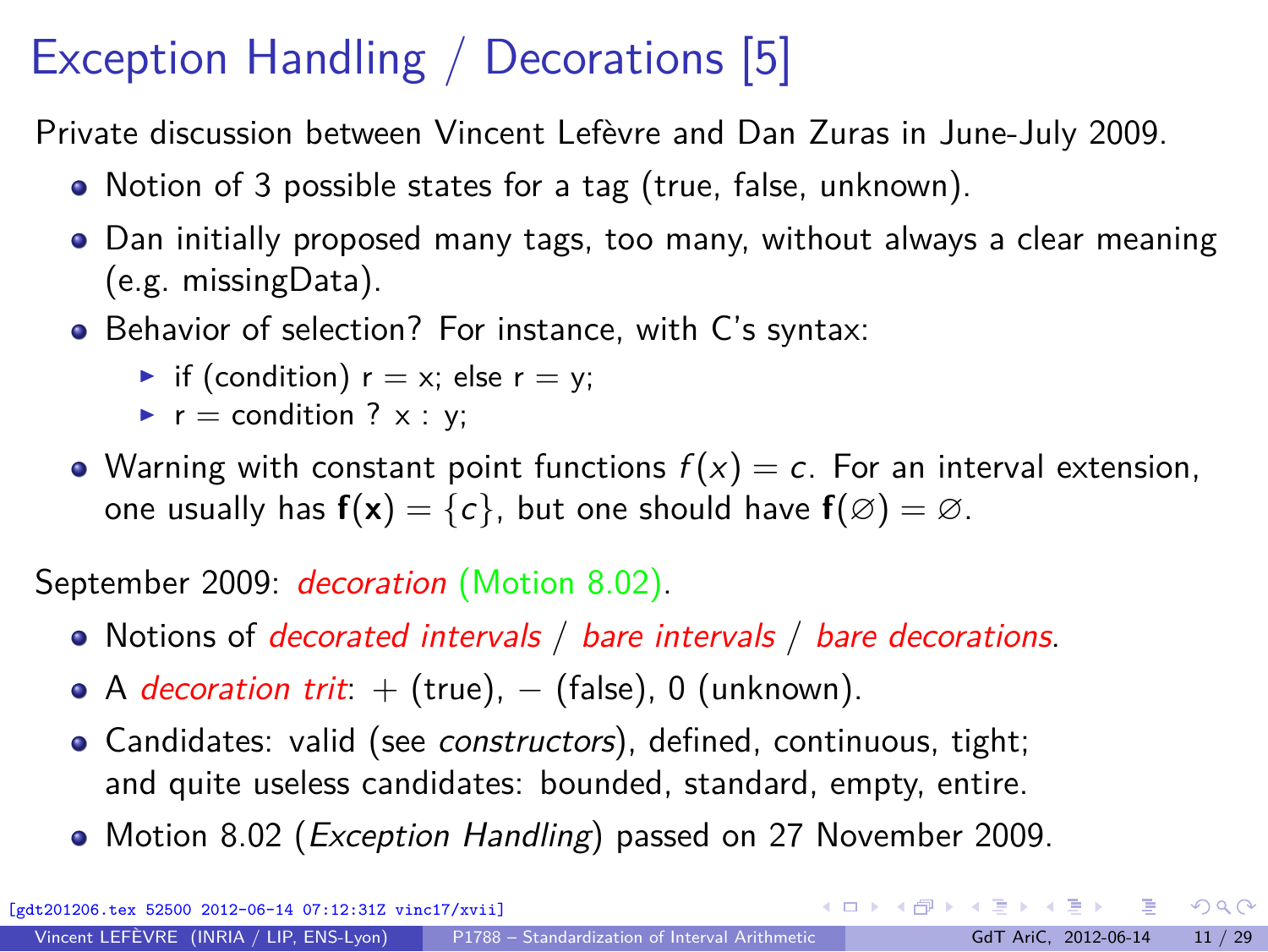# More About Trits - Inconsistencies?

While I was writing these slides...

Two different notions of trits:

• Certainty information (true / false / unknown). For instance, for a function f on an interval **x**:

- **1** f is defined everywhere:  $\forall x \in \mathbf{x}$ ,  $f(x)$  is defined;
- 2 f is not defined everywhere:  $\exists x \in \mathbf{x}, f(x)$  is not defined;
- $\bullet$  we don't know whether (1) is true or (2) is true (see [propagation](#page-22-0)).

Warning! Possible difference between the Level-1 interval and the (enclosing) Level-2 interval.

• Boolean values over a set (interval): always true / never true / sometimes true, sometimes false.

For instance, for "sqrt $(x)$  is defined":

- $\bullet$  sqrt $([0, 1])$ : isDefined;
- <sup>2</sup> **sqrt**([−2*,* <sup>−</sup>1]): notDefined;
- <sup>3</sup> **sqrt**([−2*,* <sup>1</sup>]): possiblyDefined.

 $QQ$ 

イロト イ何 ト イヨ ト イヨ トー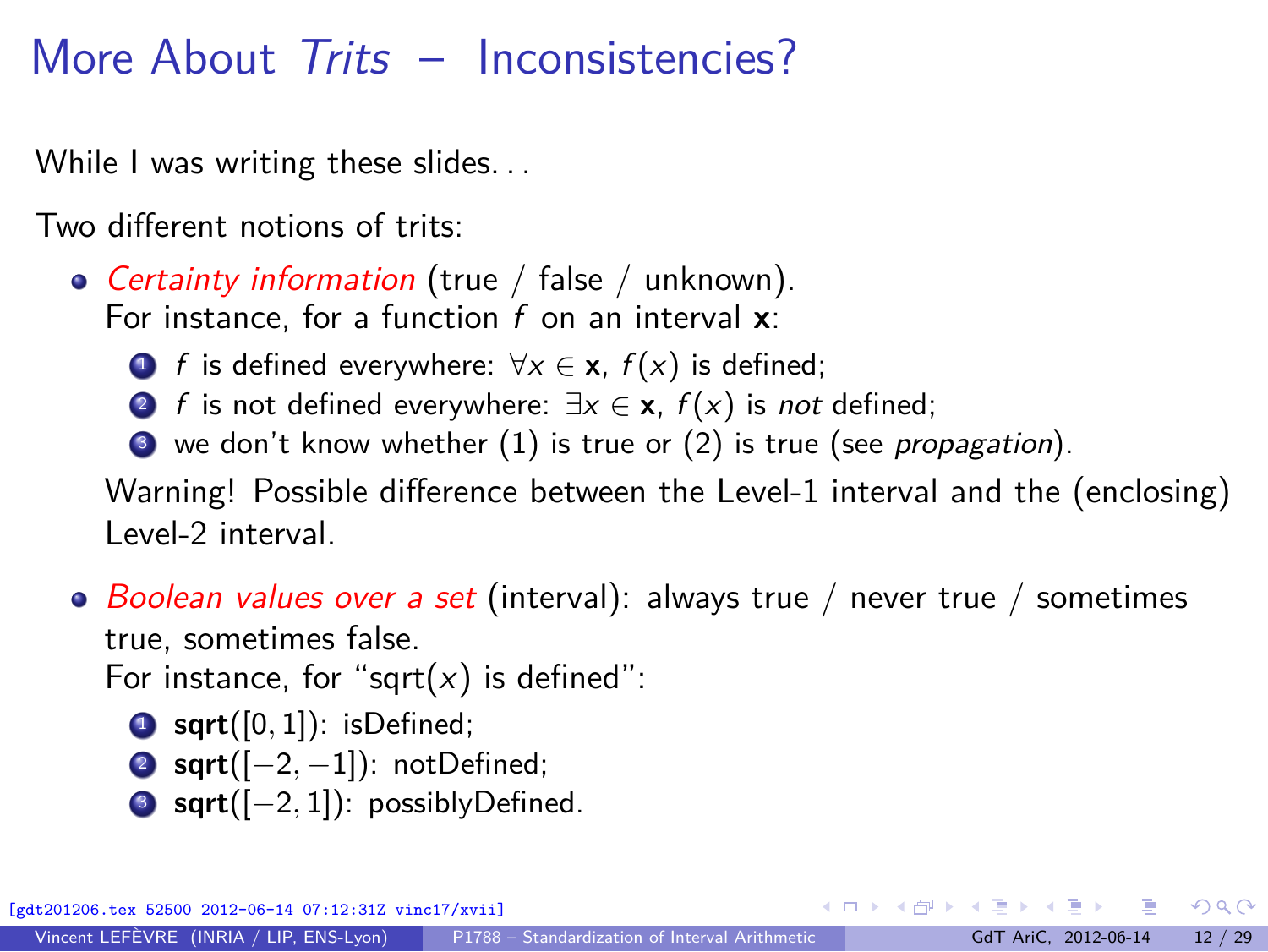## More About Trits – Inconsistencies? [2]

What Motion 8.02 and its rationale say. . .

1.2. A bare decoration is a list of decoration trits with possible values +, -, and 0, characterizing part of the history of a computation (see the rationale for possibly useful decoration trits). The values + and - of a decoration trit make opposite certainty claims about an associated property; the value 0 indicates the lack of certainty about the property. A "new" standard interval created from a constructor has a no-0 decoration of the appropriate form. The all-0 decoration is least informative.

3.4. Useful candidates for decoration trits (possibly listed in order of importance) are:

| isValid   | possiblyValid   | notValid   |
|-----------|-----------------|------------|
| isDefined | possiblyDefined | notDefined |

[...]

The isValid trit might represent either an invalid construction or uninitialized data. The isDefined trit indicates if an operation was probed outside its natural domain, and isContinuous indicates if all operations in the history were continuous on their argument(s), e.g.,

 $[1,1]/[0,0] = (Empty, notDefined)$  $[1,1]/[-1,1] = (Entire, possiblyDefined, notContinuous).$ 

[gdt201206.tex 52500 2012-06-14 07:12:31Z vinc17/xvii]

 $QQ$ 

 $\left\{ \begin{array}{ccc} 1 & 0 & 0 \\ 0 & 1 & 0 \end{array} \right.$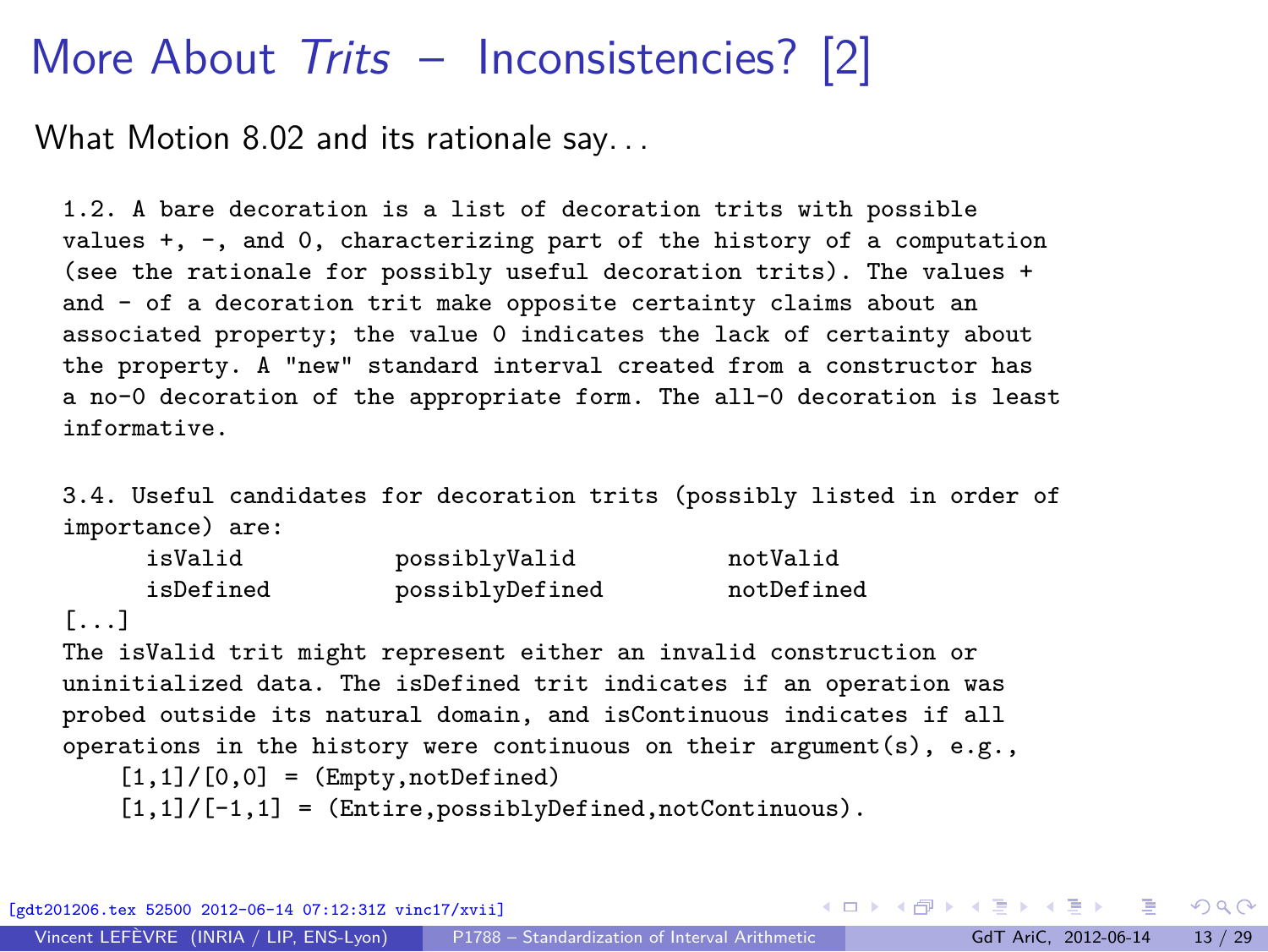## From Trits to Tetrits

April 2010: trit  $\rightarrow$  tetrit (Dan Zuras, then Nathan Hayes) (Motion 18). A pair  $(P^+, P^-)$  of two opposite propositions, i.e.

$$
P^+ \iff \exists x \in \mathbf{x}, P(x),
$$
  

$$
P^- \iff \exists x \in \mathbf{x}, \neg P(x).
$$

• 4 possible values ( $F =$  false,  $T =$  true):

|                      |  | $\parallel (F, F) \parallel (F, T) \parallel (T, T) \parallel (T, F)$ |  |
|----------------------|--|-----------------------------------------------------------------------|--|
| $\{P(x)   x \in x\}$ |  | $1\{F, T\}$ $\{T\}$                                                   |  |

Second line: multi-valued logic on P.

- A tetrit is  $(F, F)$  iff **x** is empty. This is the difference between trits and tetrits.
- Motion 18 passed on 9 July 2010.

But contradictions with the propagation rules. . .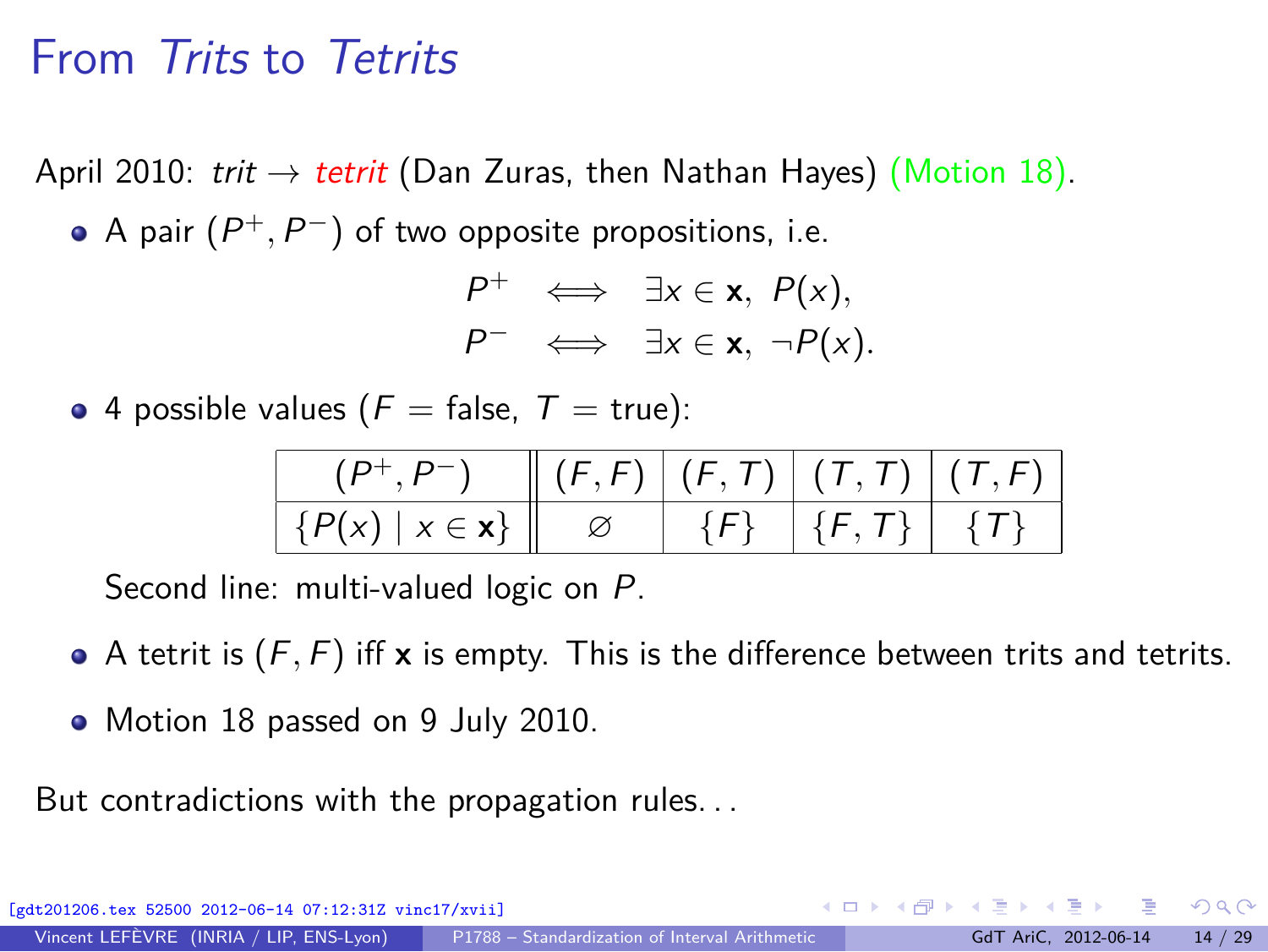# Decorations: Propagation / Tracking

<span id="page-22-0"></span>Related notions: propagation, stickiness, tracking, composition of functions.

In practice, a simple program or expression, i.e. a sequence of operations, or more precisely, a computation tree (a DAG if variables can be reused, but semantically equivalent to a tree). New functions, based on existing ones.

- Behavior and meaning of decorations in an expression?
- What are the input and the function (for decorations like isDefined)?

### **Many discussions, but no motions passed:**

- Motion 15 (April-May 2010): stickiness (similar to the IEEE 754 status flags). Not convincing in practice. Better solutions? Withdrawn.
- Competing motions (May-August 2011), which dropped trits/tetrits:
	- ► 25 then 25-A1 Property Tracking, by Nate Hayes. Propagation: quality order. Disagreements. Withdrawn: unified with Motion 27, to give 27-A1.
	- ▶ 26, by Neumaier & Pryce. Explicit decorations: ein/bnd/dac/def/con/emp/ill. Containment partial order and propagation order. Complex, difficult to check, apparently flawed. Problems with empty input. Practical interest? Failed.
	- ▶ 27 then 27-A1 KISS-decorations, by J. Wolff von Gudenberg. 4 decorations. Flawed / unclear. Too simple? Too complex? Withdrawn to be improved.

 $QQ$ 

 $\left\{ \begin{array}{ccc} 1 & 0 & 0 \\ 0 & 1 & 0 \end{array} \right.$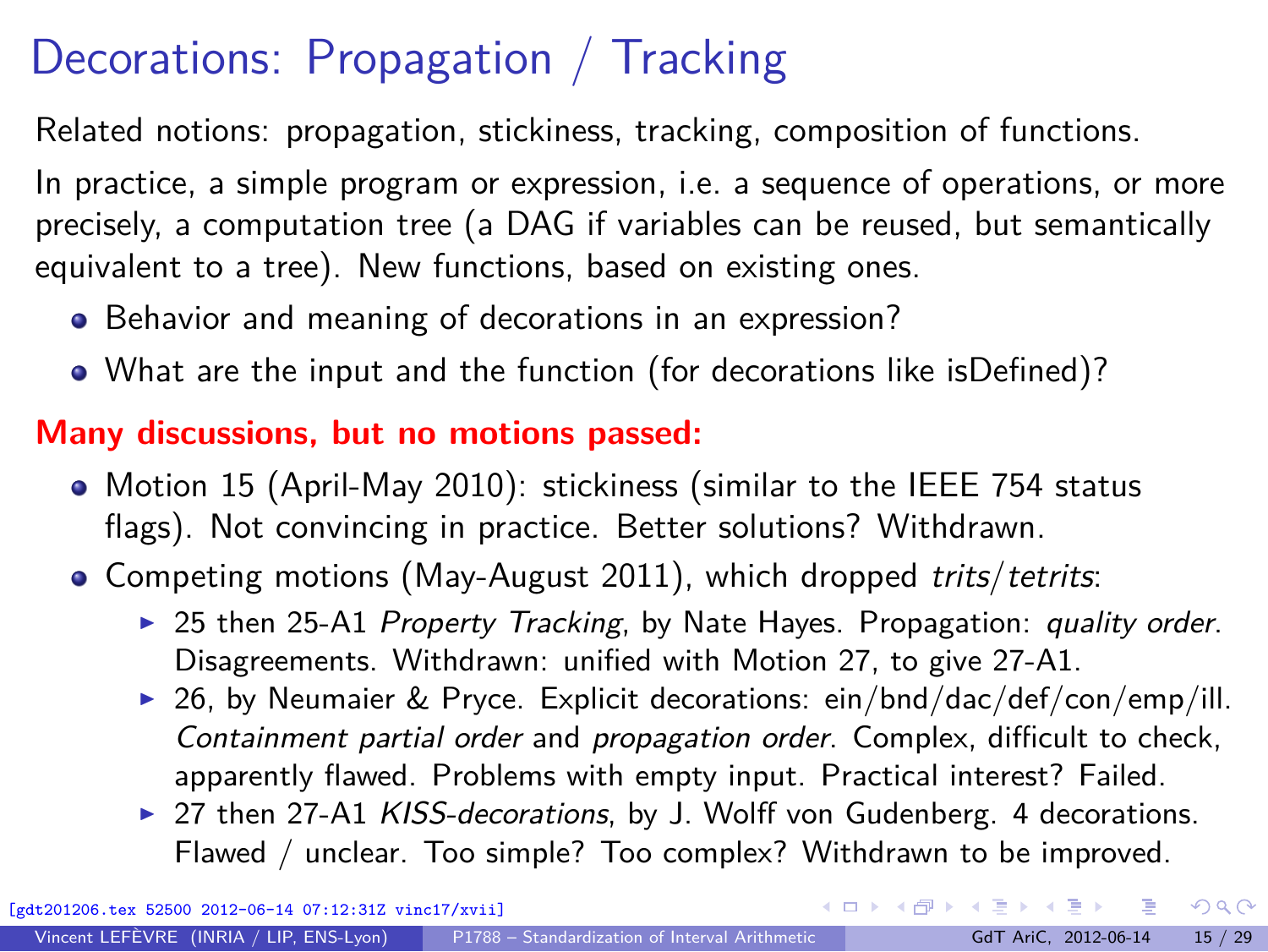### Decorations: Tracking vs Static

Mail from Dan Zuras on 25 May 2011:

There seem to be two schools of thought about the meaning of decorations.

There is the TRACKING school in which decorations are the maximal (most pessimistic) result of the tree of evaluations that led up to the result to which they are attached. That is, every exceptional or noteworthy incident in that tree is recorded for all to see whether it is relevant to the final result or not.

Then there is the STATIC school in which decorations are information concerning the current result only. Earlier decorations may pass through to this result if they still apply & may be discarded if they do not. In this case the decoration must be able to be interpreted in the context of the final result whatever happened before.

 $QQ$ 

イロト イ押 トイヨ トイヨト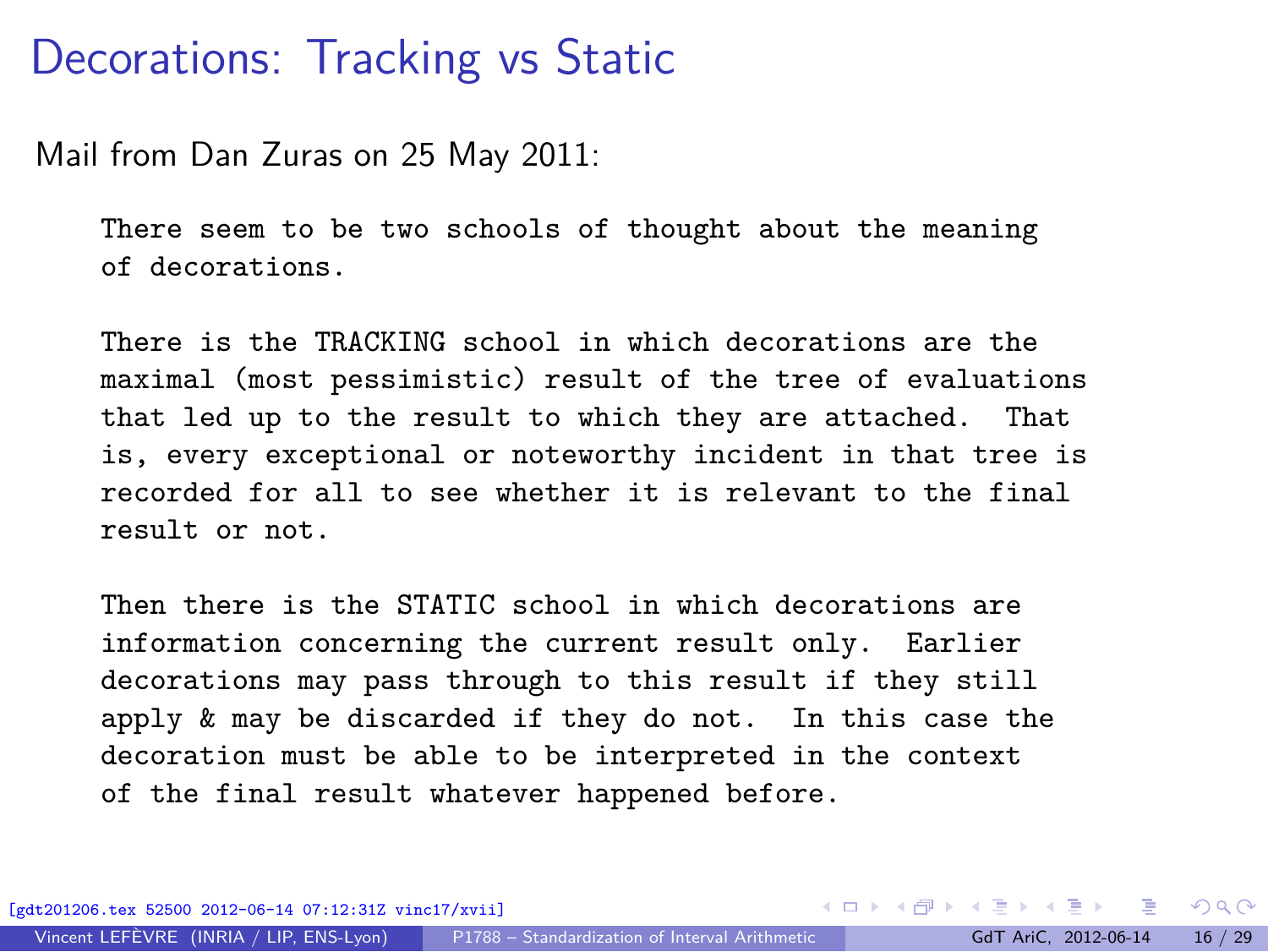# Propagation of Decorations: Contradictions & Ambiguities

Motion 18 on tetrits: contradictions on the empty set. For instance:

$$
([1,2], (T, F)) \cap ([3,4], (T, F)) = (\emptyset, (T, F))
$$

(the reason of this unexpected result is that it doesn't make sense to consider the domain of a non-arithmetic expression, e.g. when  $\cap$  and/or  $\cup$  are involved).

 $\Omega$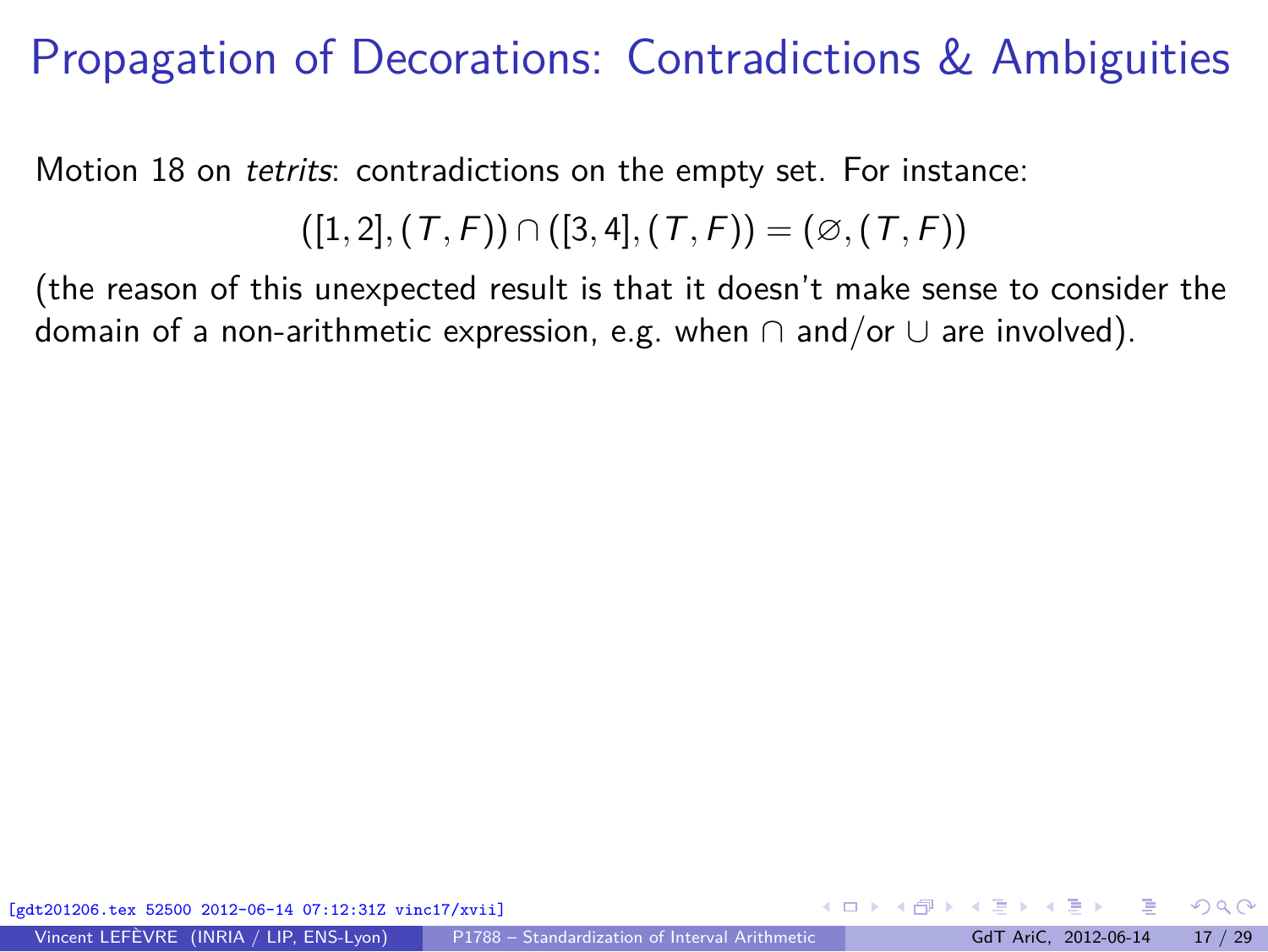# Propagation of Decorations: Contradictions & Ambiguities

Motion 18 on tetrits: contradictions on the empty set. For instance:

([1*,* <sup>2</sup>]*,*(T*,* <sup>F</sup>)) <sup>∩</sup> ([3*,* <sup>4</sup>]*,*(T*,* <sup>F</sup>)) = (∅*,*(T*,* <sup>F</sup>))

(the reason of this unexpected result is that it doesn't make sense to consider the domain of a non-arithmetic expression, e.g. when  $\cap$  and/or  $\cup$  are involved).

Back to the question: What are the input and the function?

Let  $y = f(x)$  and  $z = g(y)$ , where f and g are decorated interval extensions of point functions f and g. What should the decorations computed by **g** be?

The decorations for g with input **y**?

The decorations for g ◦ f with input **x**?

Goal of propagation: the decorations for  $g \circ f$  with input **x**, possibly both. The interpretation will depend only on **y** and its decorations (the other parts of the computation tree are unknown, not accessible).

→ Possible problems when **y** ⊃ Range(f |**x**).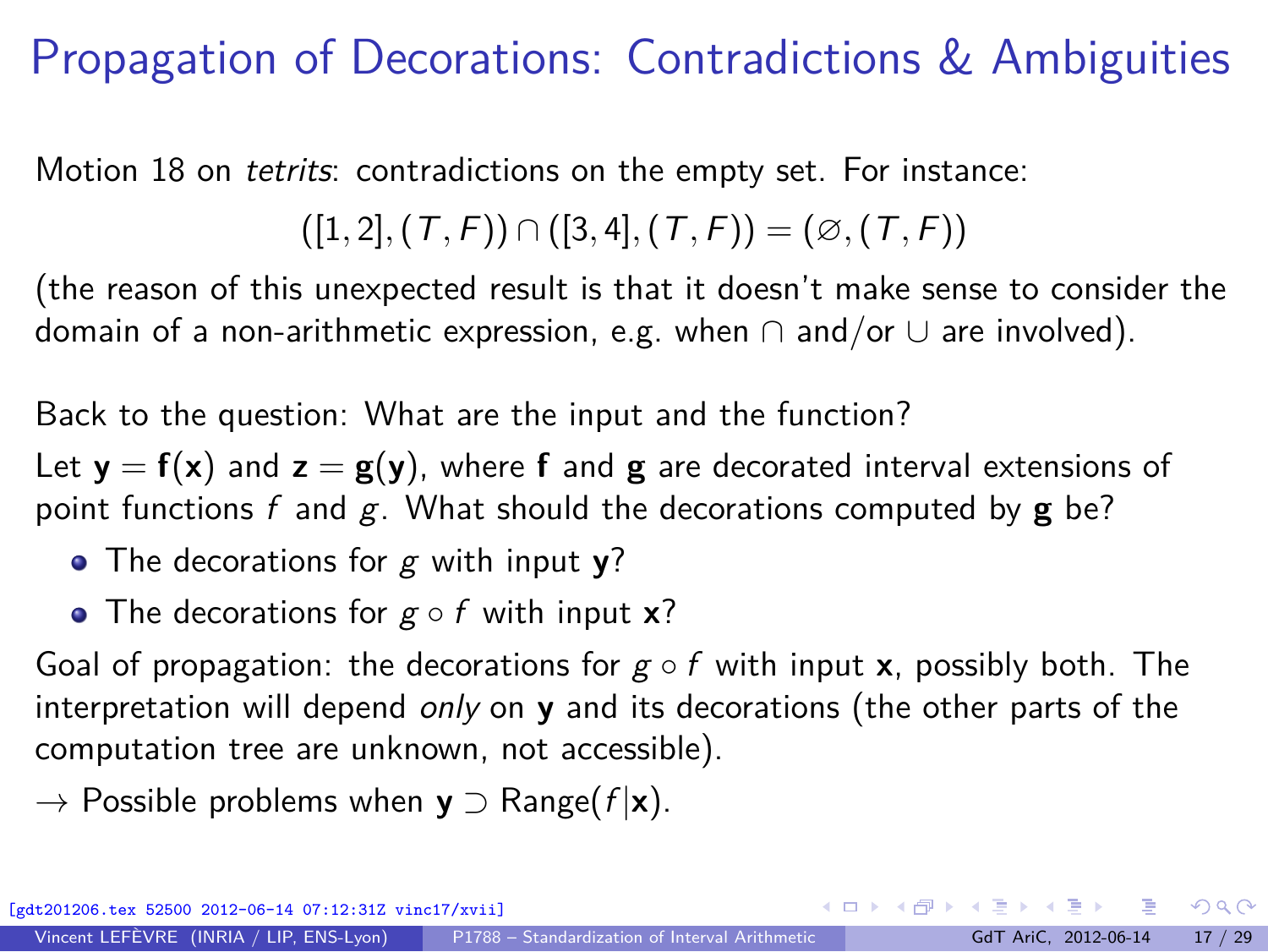Example:  $\arcsin(\frac{2}{\pi} \arcsin(\mathbf{x}))$  on  $\mathbf{x} = [0, 1]$ ?

\n- • 
$$
y = f(x) = \arcsin(x)
$$
\n- •  $z = g(y) = \arcsin\left(\frac{2}{\pi}y\right)$
\n

[gdt201206.tex 52500 2012-06-14 07:12:31Z vinc17/xvii]

 $\Omega$ 

**≮ロト ⊀ 何 ト ィヨ**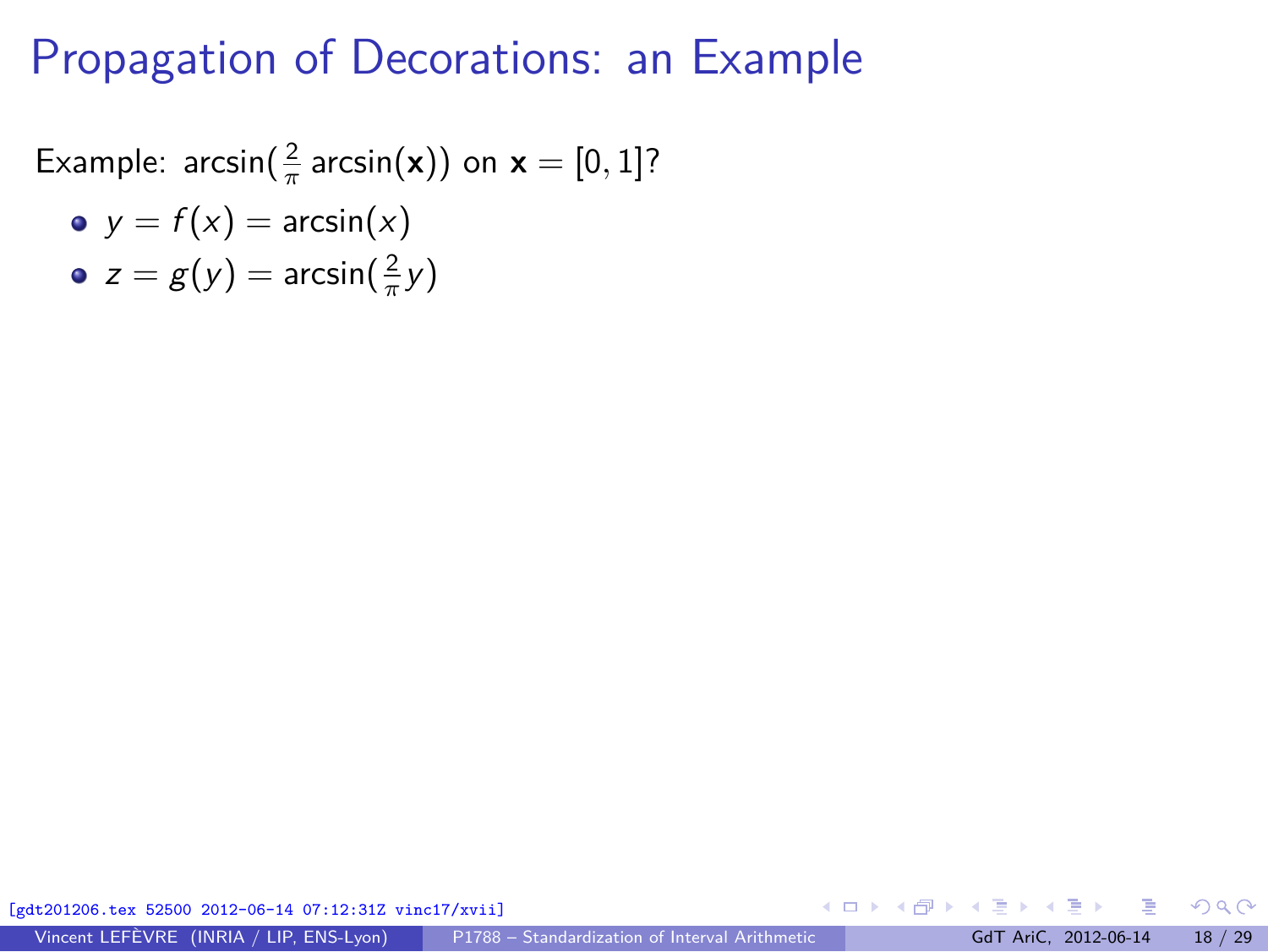Example:  $\arcsin(\frac{2}{\pi} \arcsin(\mathbf{x}))$  on  $\mathbf{x} = [0, 1]$ ?

\n- • 
$$
y = f(x) = \arcsin(x)
$$
\n- •  $z = g(y) = \arcsin\left(\frac{2}{\pi}y\right)$
\n

Let  $f$  be a Level-2 compatible interval extension of  $f$ , i.e. with rounding.

[gdt201206.tex 52500 2012-06-14 07:12:31Z vinc17/xvii]

Vincent LEFÈVRE (INRIA / LIP, ENS-Lyon) [P1788 – Standardization of Interval Arithmetic](#page-0-0) GdT AriC, 2012-06-14 18 / 29

 $\Omega$ 

**≮ロト ⊀ 何 ト ィヨ**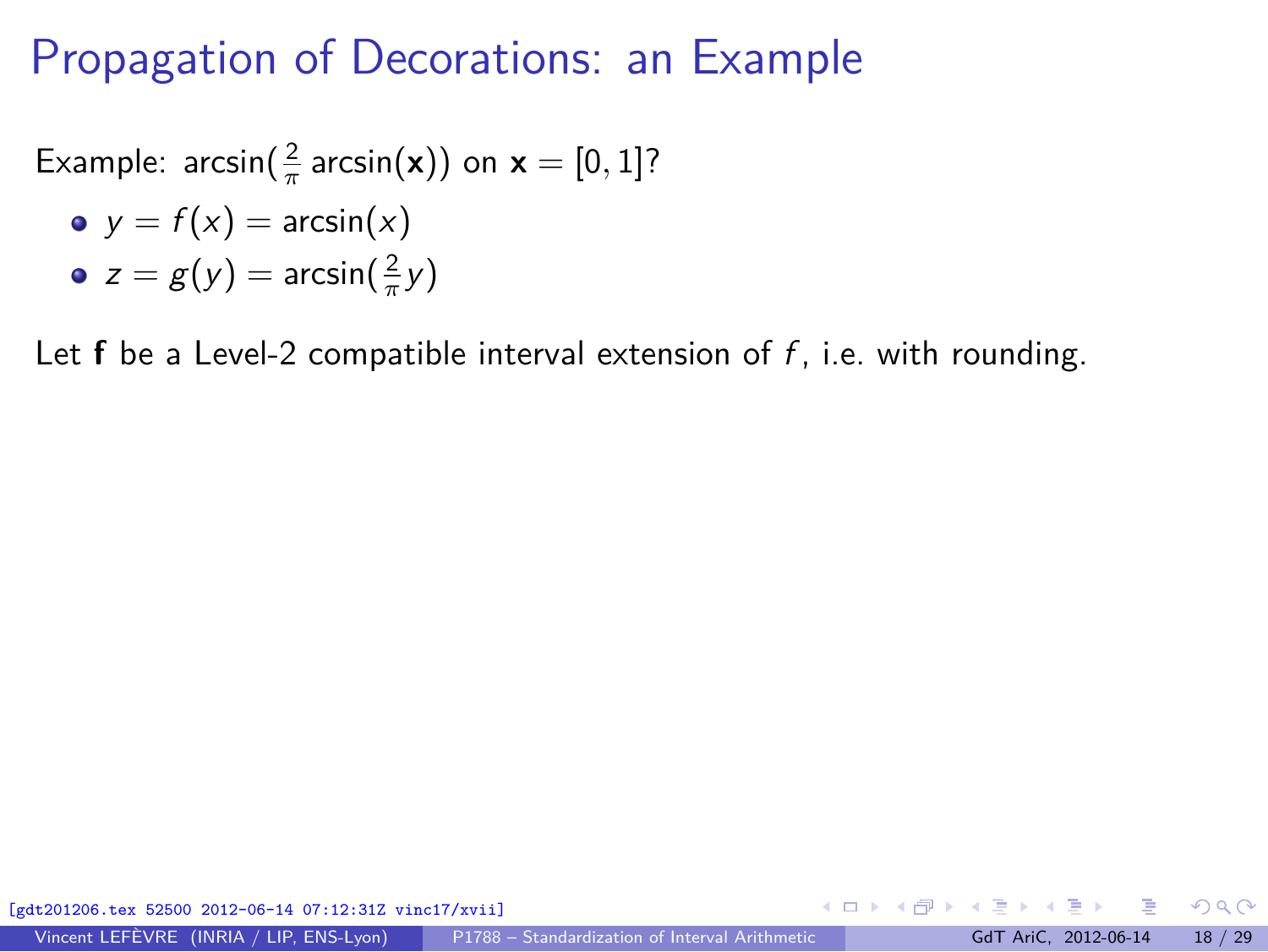Example:  $\arcsin(\frac{2}{\pi} \arcsin(\mathbf{x}))$  on  $\mathbf{x} = [0, 1]$ ?

\n- • 
$$
y = f(x) = \arcsin(x)
$$
\n- •  $z = g(y) = \arcsin\left(\frac{2}{\pi}y\right)$
\n

Let **f** be a Level-2 compatible interval extension of f, i.e. with rounding.

•  $y = f(x) = ([0, \triangle(\pi/2)], (T, F)$ , i.e. isDefined (everywhere defined). •  $z = g(y) = ([0, 1], (T, T))$ , i.e. possibly Defined (partially defined).

[gdt201206.tex 52500 2012-06-14 07:12:31Z vinc17/xvii] イロト イ押 トイヨ トイヨト  $\Omega$ Vincent LEFÈVRE (INRIA / LIP, ENS-Lyon) [P1788 – Standardization of Interval Arithmetic](#page-0-0) GdT AriC, 2012-06-14 18 / 29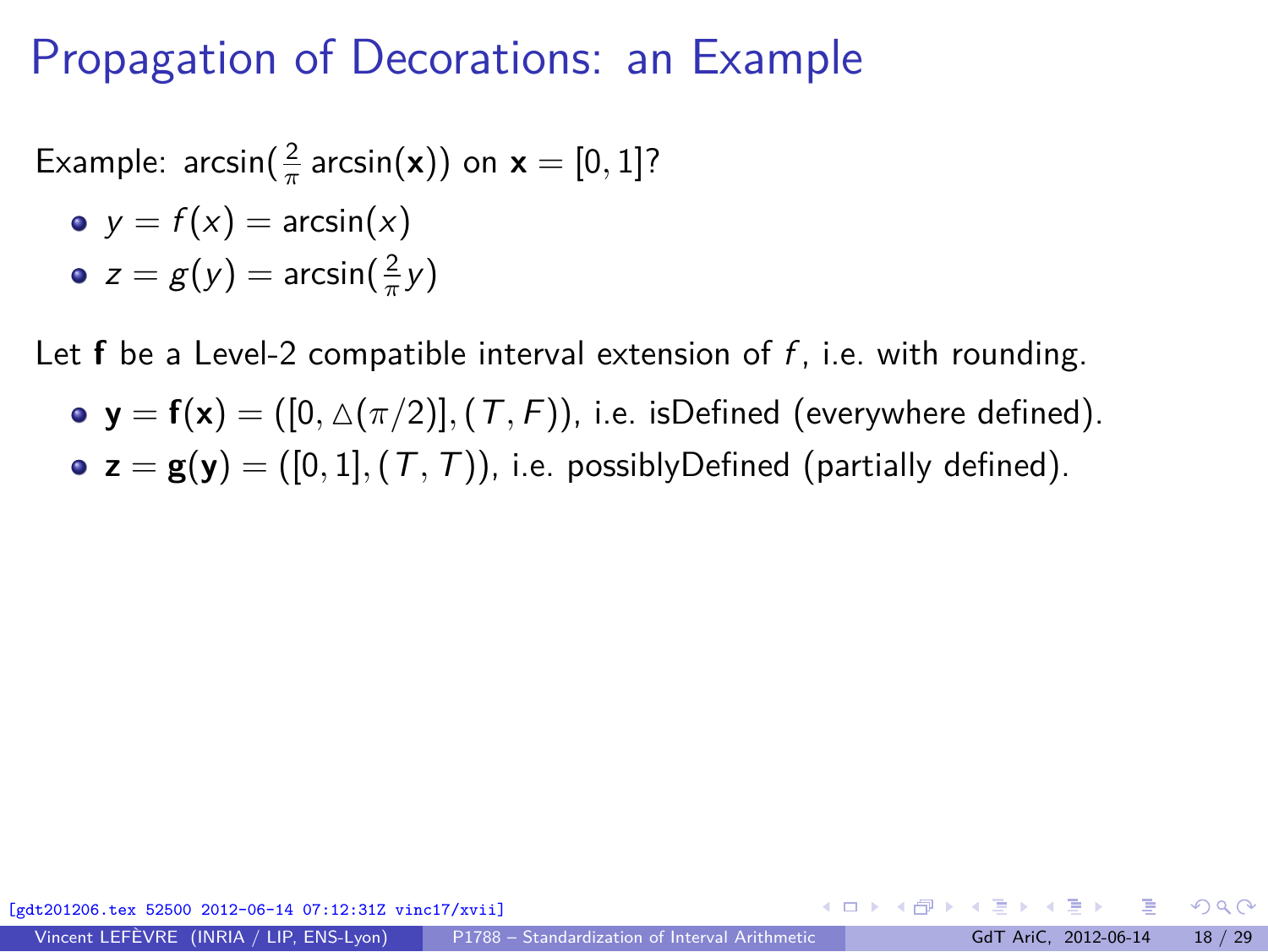Example:  $\arcsin(\frac{2}{\pi} \arcsin(\mathbf{x}))$  on  $\mathbf{x} = [0, 1]$ ?

\n- • 
$$
y = f(x) = \arcsin(x)
$$
\n- •  $z = g(y) = \arcsin\left(\frac{2}{\pi}y\right)$
\n

Let **f** be a Level-2 compatible interval extension of f, i.e. with rounding.

•  $\mathbf{y} = \mathbf{f}(\mathbf{x}) = ([0, \Delta(\pi/2)], (T, F))$ , i.e. isDefined (everywhere defined). •  $z = g(y) = ([0, 1], (T, T))$ , i.e. possiblyDefined (partially defined).

However Domain( $g \circ f$ ) = [-1, 1], thus one would expect isDefined.

[gdt201206.tex 52500 2012-06-14 07:12:31Z vinc17/xvii] イロト イ押 トイヨ トイヨト  $209$ Vincent LEFÈVRE (INRIA / LIP, ENS-Lyon) [P1788 – Standardization of Interval Arithmetic](#page-0-0) GdT AriC, 2012-06-14 18 / 29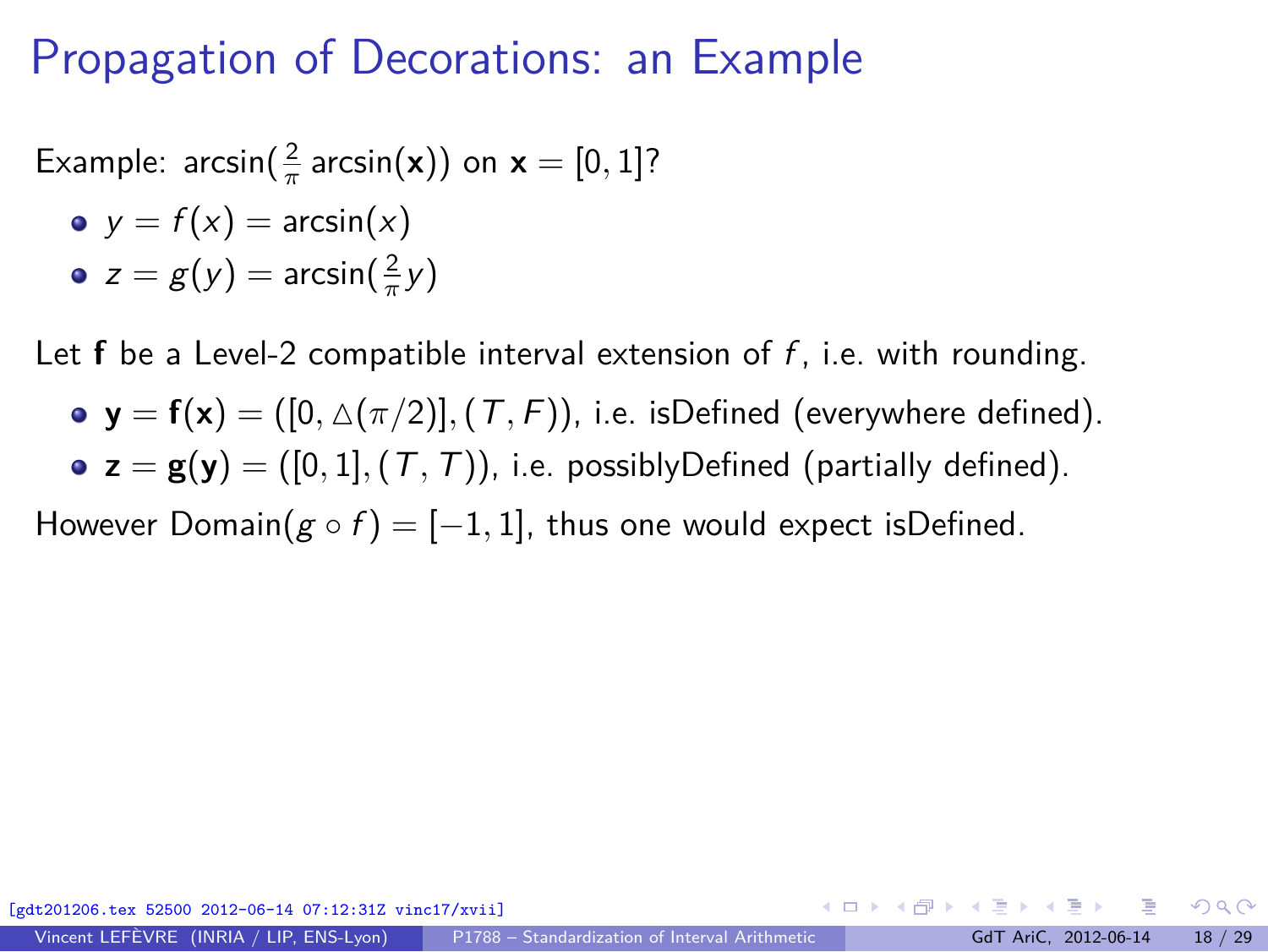Example:  $\arcsin(\frac{2}{\pi} \arcsin(\mathbf{x}))$  on  $\mathbf{x} = [0, 1]$ ?

\n- • 
$$
y = f(x) = \arcsin(x)
$$
\n- •  $z = g(y) = \arcsin\left(\frac{2}{\pi}y\right)$
\n

Let **f** be a Level-2 compatible interval extension of f, i.e. with rounding.

•  $y = f(x) = ([0, \triangle(\pi/2)], (T, F)$ , i.e. isDefined (everywhere defined). •  $z = g(y) = ([0, 1], (T, T))$ , i.e. possiblyDefined (partially defined).

However Domain( $g \circ f$ ) = [-1, 1], thus one would expect isDefined.

Is this an error?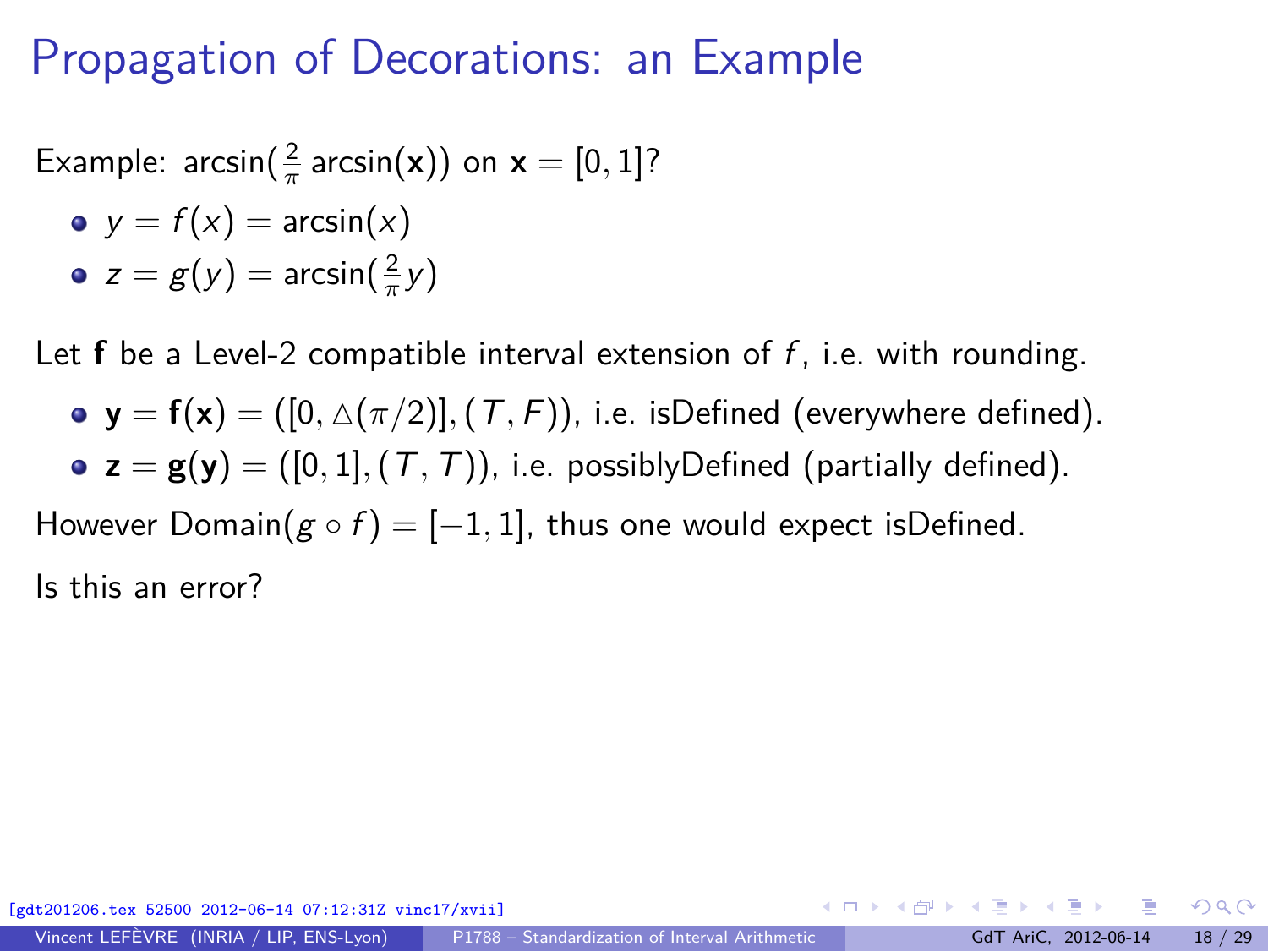Example:  $\arcsin(\frac{2}{\pi} \arcsin(\mathbf{x}))$  on  $\mathbf{x} = [0, 1]$ ?

\n- • 
$$
y = f(x) = \arcsin(x)
$$
\n- •  $z = g(y) = \arcsin\left(\frac{2}{\pi}y\right)$
\n

Let  $f$  be a Level-2 compatible interval extension of  $f$ , i.e. with rounding.

•  $y = f(x) = ([0, \triangle(\pi/2)], (T, F)$ , i.e. isDefined (everywhere defined). •  $z = g(y) = ([0, 1], (T, T))$ , i.e. possiblyDefined (partially defined).

However Domain( $g \circ f$ ) = [-1, 1], thus one would expect isDefined.

Is this an error? Not really. . . Order on the decorations:

|                                                   | F, T | (T, T) | (T, F) |
|---------------------------------------------------|------|--------|--------|
| $\langle P(x) \rangle$<br>$\{x \in \mathbf{x}\}\$ |      |        |        |
| Priority                                          |      |        |        |

Real decoration  $>$  computed decoration. Related to *disjoint* vs nested approach.

 $209$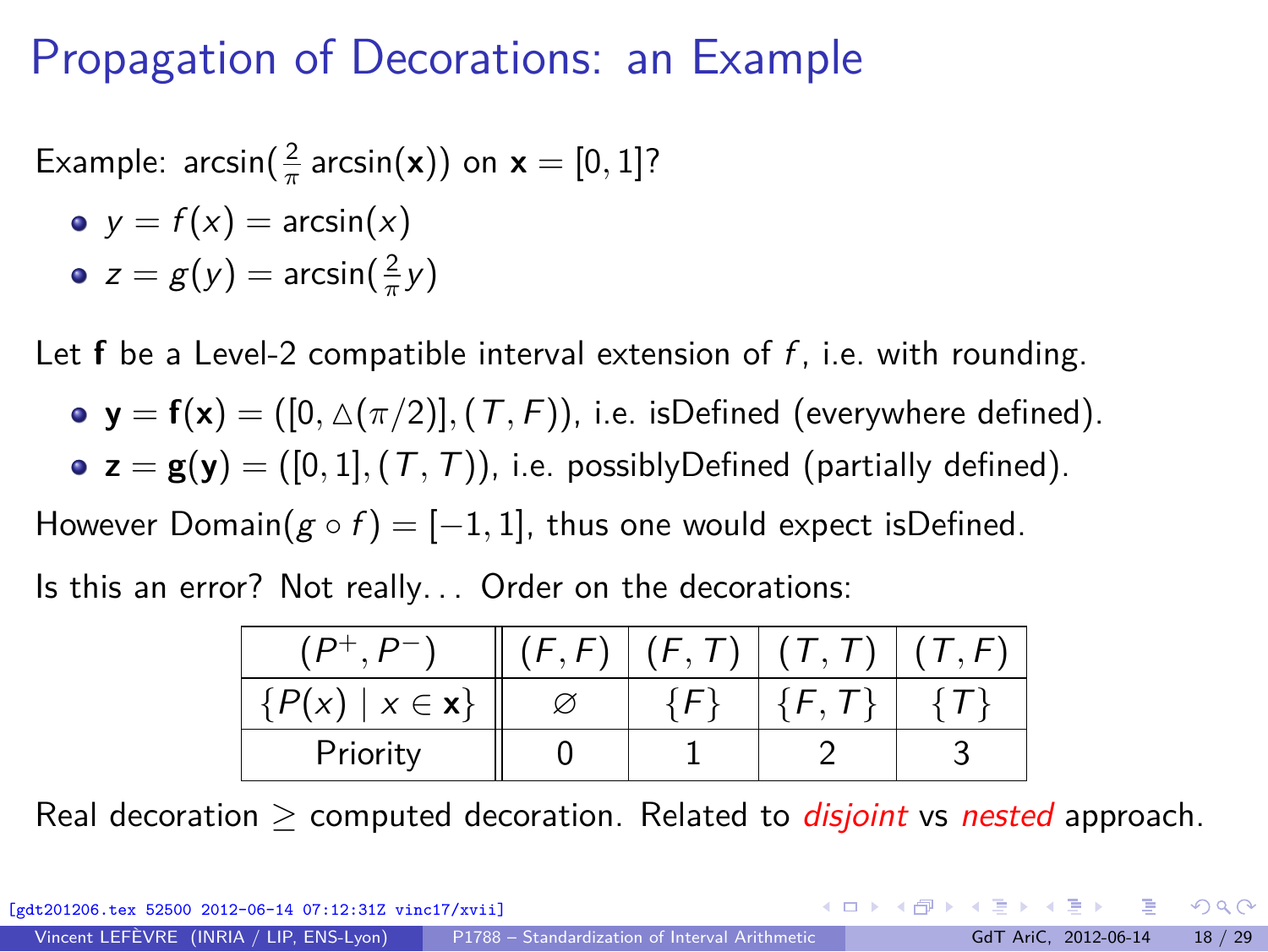# More on Decorations

In September-October 2011:

- John Pryce's slides from his presentation on decorated intervals at the Dagstuhl-Seminar 11371 in September 2011: <http://www.dagstuhl.de/mat/index.en.phtml?11371#Pryce,%20John%20D.> <http://www.dagstuhl.de/mat/Files/11/11371/11371.PryceJohn.Slides.pdf>
- Position paper *Decorations as State Machine* by Nate Hayes: <http://grouper.ieee.org/groups/1788/email/pdf38EOGnbvjb.pdf> Disjoint approach.
- Position paper by John Pryce, but not public yet.

Re-interpretation of Nate Hayes's DSM paper. Covers computed vs true decoration (difference due to partial knowledge), and mentions nested vs disjoint approach.

And discussions. . .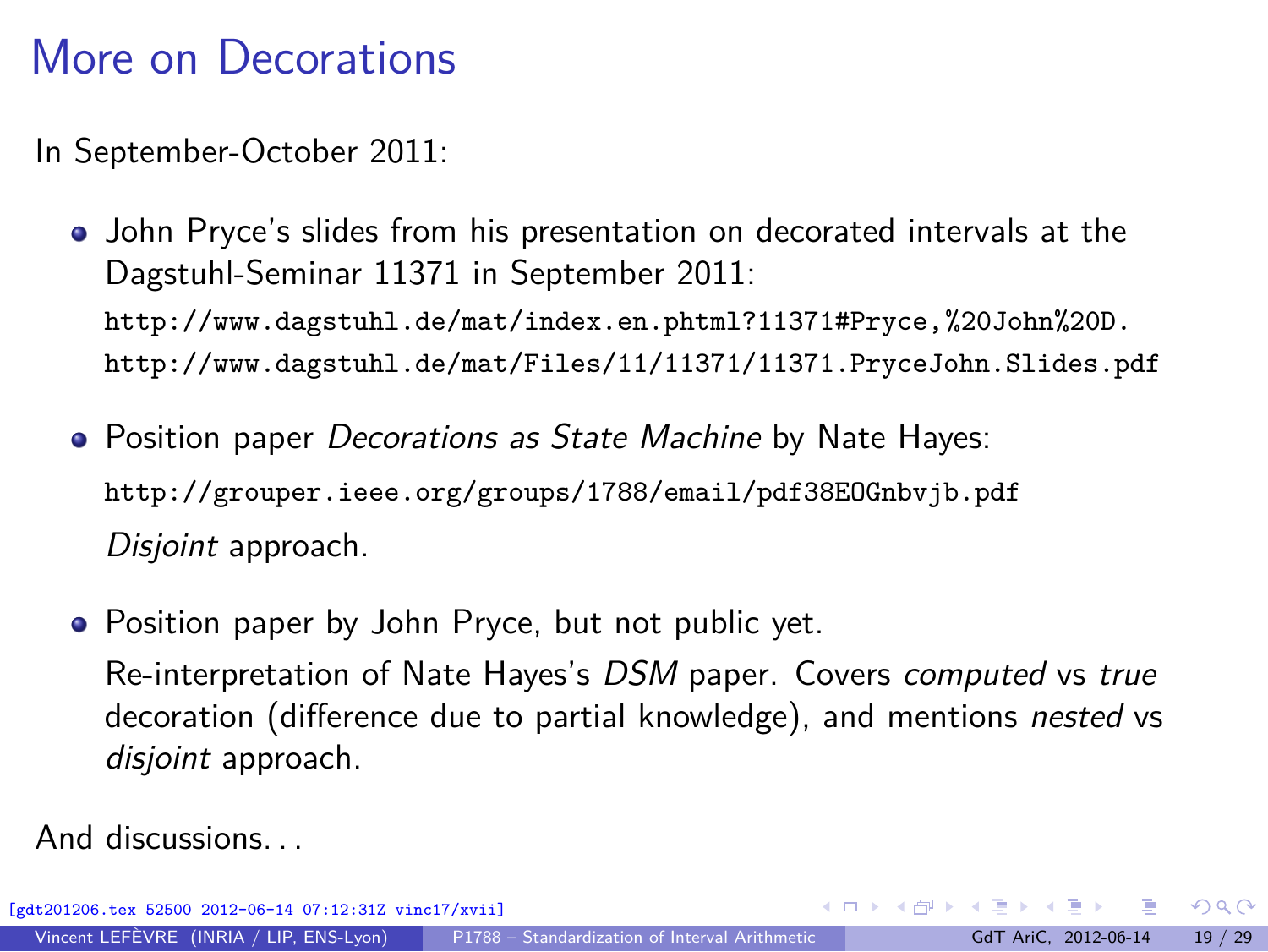## Comparison Relations

Motions:

• 13.04 (passed). 7 relations: equal (=), subset ( $\subseteq$ ), less than or equal to ( $\leq$ ), precedes or touches ( $\leq$ ), interior to, less than ( $\lt$ ), precedes ( $\lt$ ). Conditions on the bounds, but some errors with infinite bounds. Special rules for the empty set.

No set-theoretic/topological definitions.

Vincent Lefèvre: contradictions on the rules for the empty set between this motion and Motion 31 (proposed Level 1 text). See [next slide.](#page-36-0)

<span id="page-33-0"></span> $\Omega$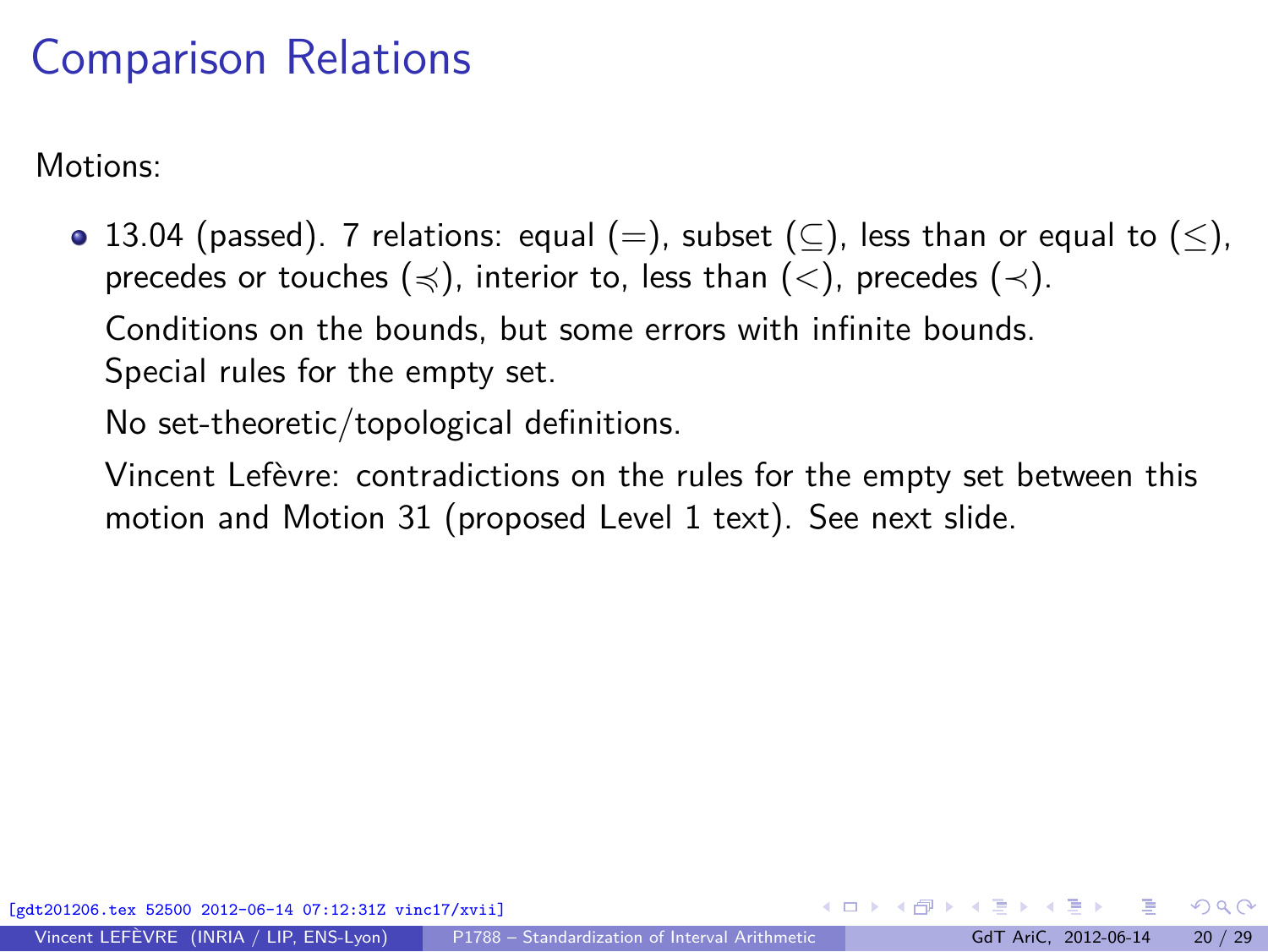## Comparison Relations

Motions:

• 13.04 (passed). 7 relations: equal (=), subset ( $\subseteq$ ), less than or equal to ( $\leq$ ), precedes or touches ( $\leq$ ), interior to, less than ( $\lt$ ), precedes ( $\lt$ ). Conditions on the bounds, but some errors with infinite bounds. Special rules for the empty set.

No set-theoretic/topological definitions.

Vincent Lefèvre: contradictions on the rules for the empty set between this motion and Motion 31 (proposed Level 1 text). See [next slide.](#page-36-0)

• 20 (failed). *Binary Relation Algebra* to build more comparison operators.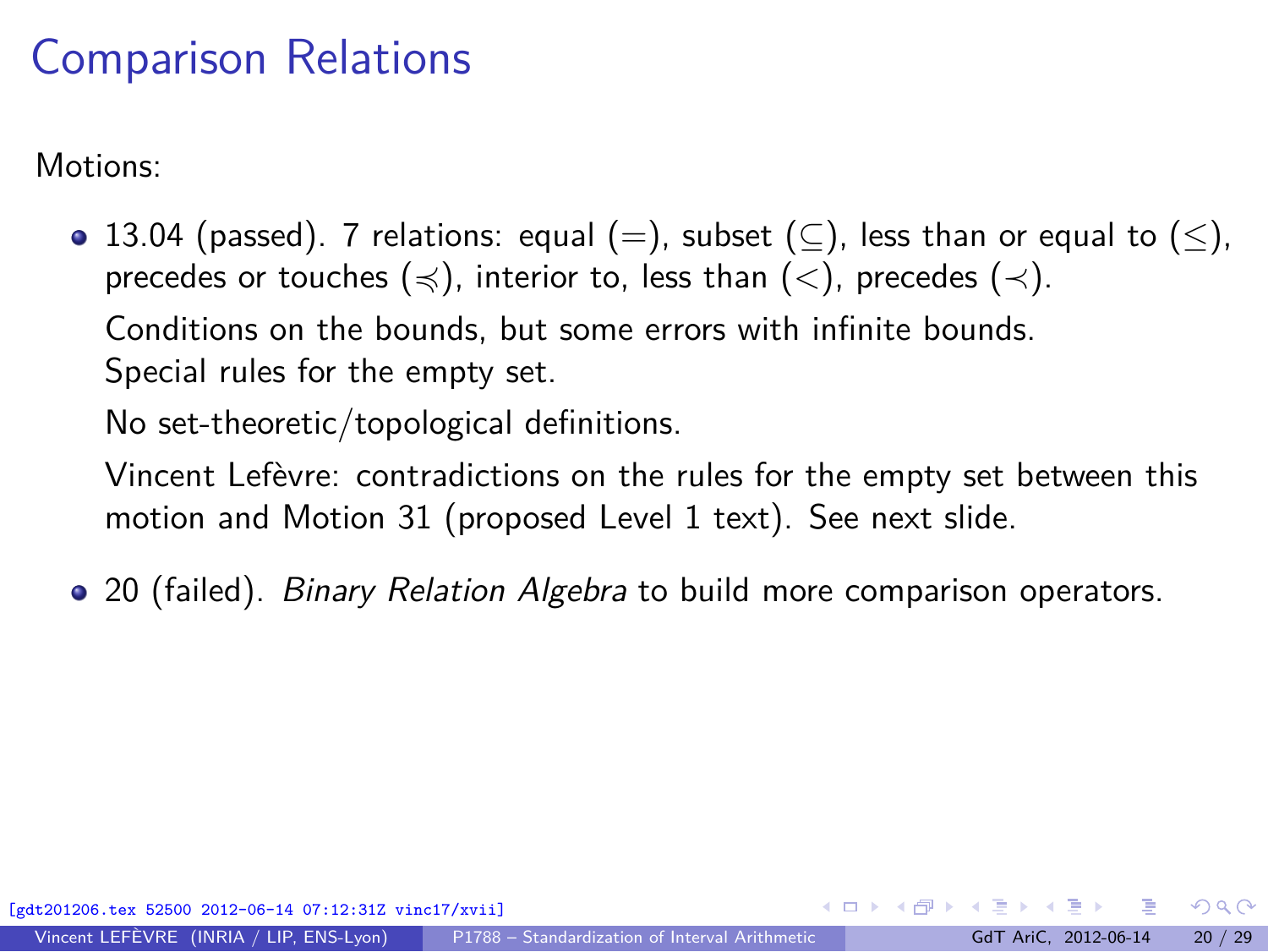# Comparison Relations

Motions:

• 13.04 (passed). 7 relations: equal (=), subset ( $\subseteq$ ), less than or equal to ( $\leq$ ), precedes or touches ( $\leq$ ), interior to, less than ( $\lt$ ), precedes ( $\lt$ ). Conditions on the bounds, but some errors with infinite bounds. Special rules for the empty set.

No set-theoretic/topological definitions.

Vincent Lefèvre: contradictions on the rules for the empty set between this motion and Motion 31 (proposed Level 1 text). See [next slide.](#page-36-0)

- 20 (failed). *Binary Relation Algebra* to build more comparison operators.
- 21.2 (passed). Interval overlapping relations: before, meets, overlaps, starts, containedBy, finishes, equal, finishedBy, contains, startedBy, overlappedBy, metBy, after.

Conditions on the bounds.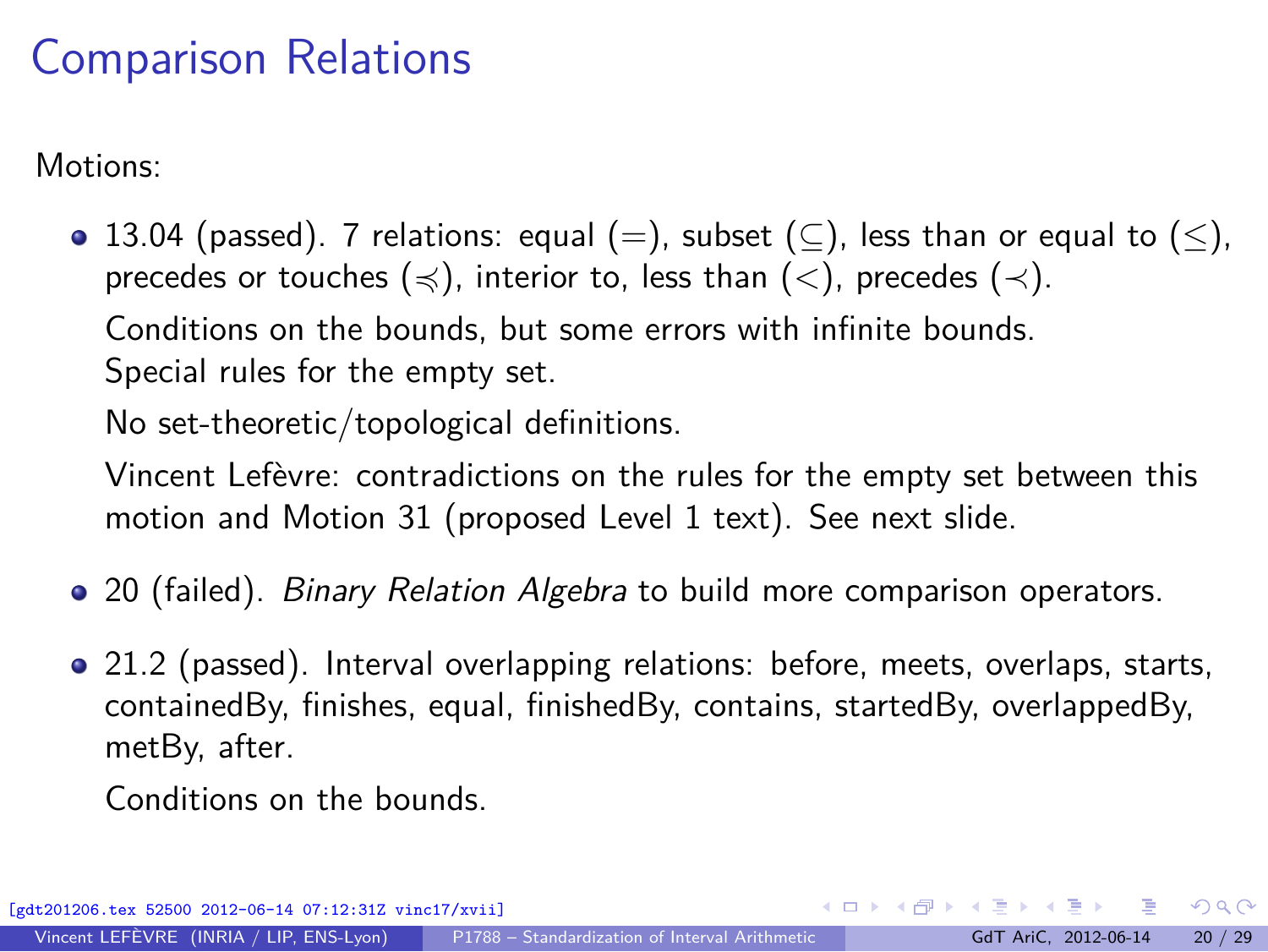### Comparison Relations: Remarks

<span id="page-36-0"></span>Vincent Lefèvre, 27 January 2012:

I wonder whether **x** 4 **y** and **x** ≺ **y** should be true if **x** and/or **y** is empty, because these relations should respectively be equivalent to:

$$
\forall x \in \mathbf{x}, \ \forall y \in \mathbf{y}, \ x \leq y \ \text{(resp. } x < y\text{)}.
$$

But they would no longer be transitive on  $\overline{\mathbb{IR}}$  (still transitive on  $\overline{\mathbb{IR}}\setminus\{\varnothing\}$ ).

• Motion 13.04:  $\varnothing \leq \varnothing$  is false. Motion 31:  $\varnothing \leq \varnothing$  is true. In the latter case,  $x \leq y$  is equivalent to:

$$
\forall x \in \mathbf{x}, \; \exists y \in \mathbf{y}, \; x \leq y,
$$

and to:

$$
\forall y \in \mathbf{y}, \; \exists x \in \mathbf{x}, \; x \leq y.
$$

[gdt201206.tex 52500 2012-06-14 07:12:31Z vinc17/xvii]

 $\Omega$ 

イロト イ押 トイヨ トイヨト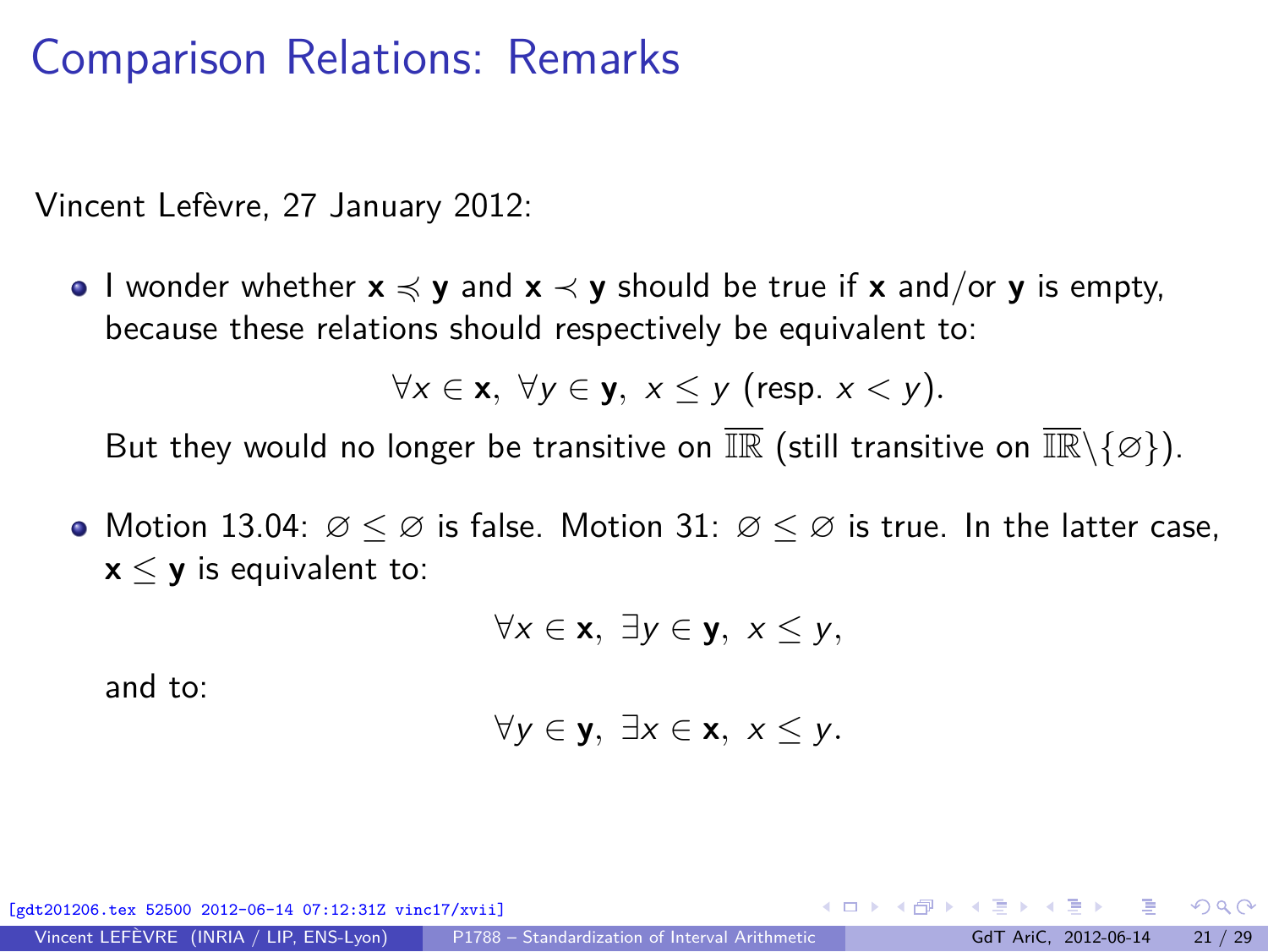## Comparison Relations: More Remarks

 $\rightarrow$  Private discussion with John Pryce in April 2012.

There are problems for containedInInterior and less with unbounded intervals. I would say that their definitions are correct, e.g. containedInInterior(Entire,Entire) and less(Entire,Entire) are true, but the properties on the bounds should be modified. But saying that  $-int < -inf$  and  $+inf < +inf$  for all properties should be sufficient (perhaps have a different notation for this special <).

Proposed change by John Pryce:

- Correction of errors and for the empty set.
- Set-theoretic definitions.
- New terminology and new notation.

 $\Omega$ 

 $\left\{ \begin{array}{ccc} 1 & 0 & 0 \\ 0 & 1 & 0 \end{array} \right.$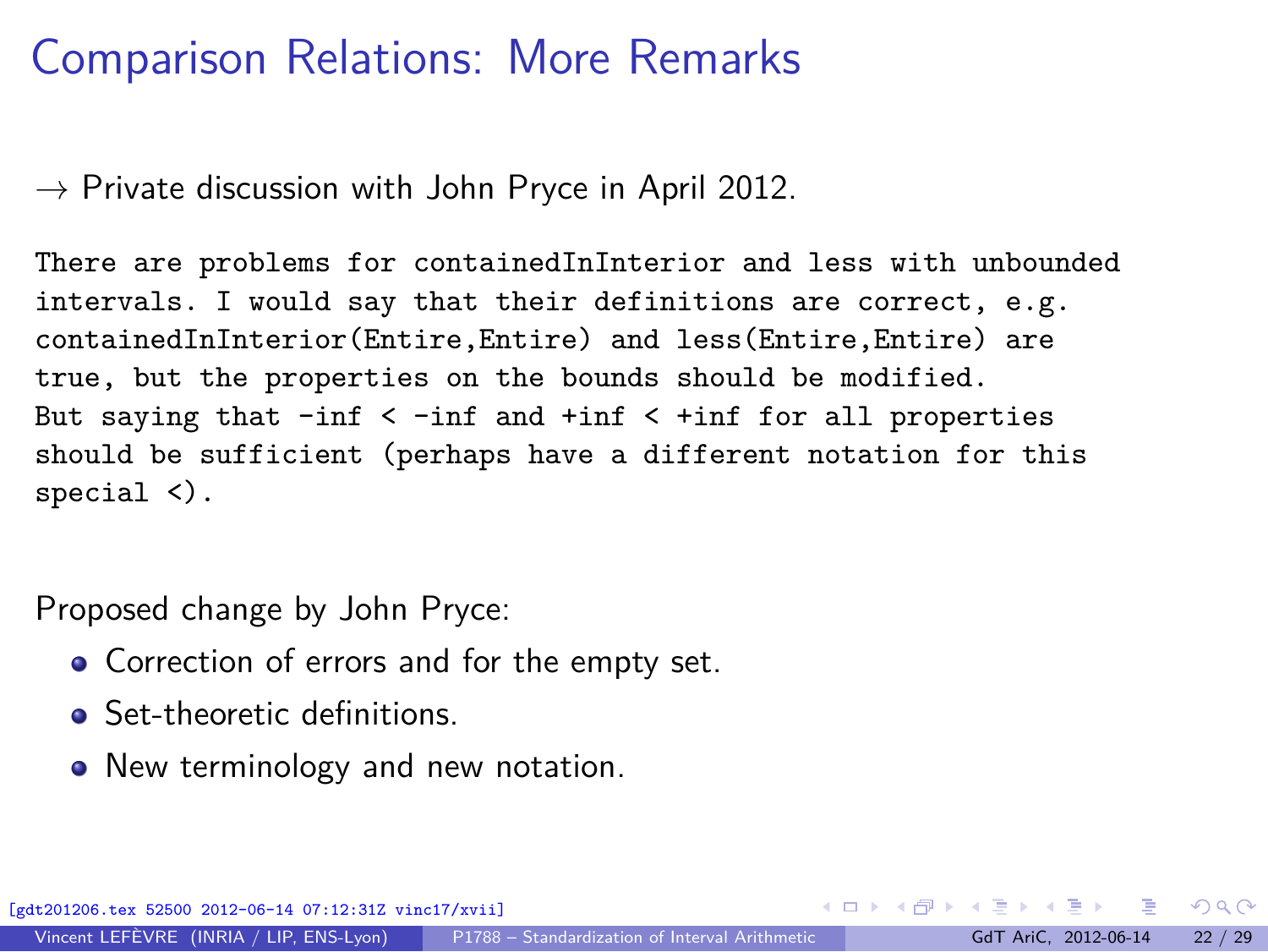# Number Formats

17 April 2012: Motion 33 (passed on June 6, the latest motion).

An argument or a result of some operations covered by the standard can be a number. A number is defined at Level 1 as being any member of the set  $\overline{\mathbb{R}}$  of extended reals. This motion defines the corresponding notion at Level 2, called number format and denoted here  $\overline{\mathbb{F}}$ .

- $\bullet$  Inf-sup interval type: the bounds are the members of a number format  $\mathbb{F}$ .
- $\bullet$  An implementation must support at least one number format  $\overline{\mathbb{F}}$ .

Not to be too strict in order to allow conventional formats, such as:

- floating-point numbers (with or without subnormals),
- fixed-point numbers (including integers),
- rational numbers (with bounded numerator and denominator),
- <span id="page-38-0"></span>• double-double numbers (such as provided by the long double C type in the current PowerPC ABI).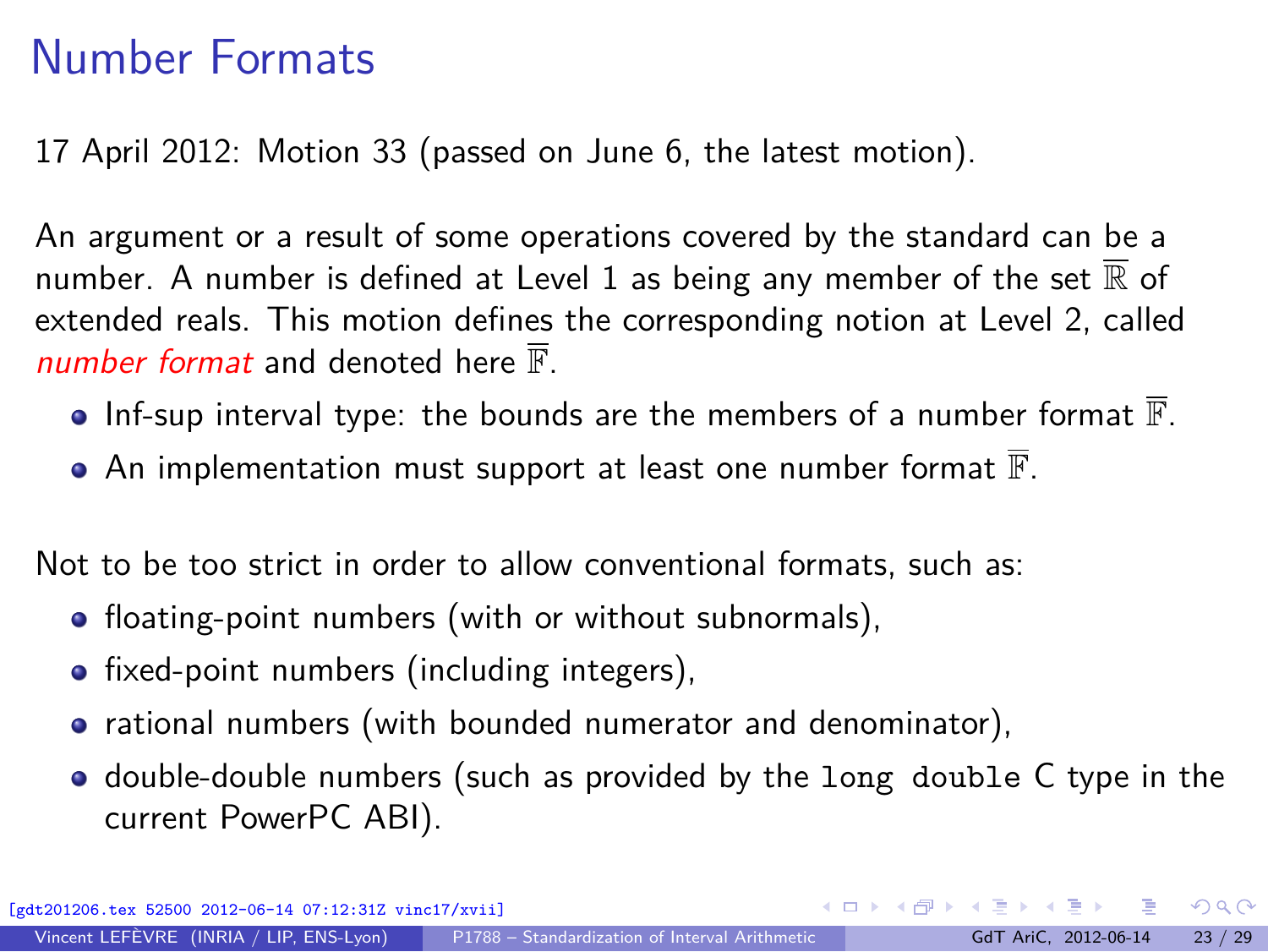# Number Formats [2]

Requirements and recommendations (with rationale):

- A1  $\overline{\mathbb{F}}$ : finite subset of R with 3 special datums:  $-\infty$ ,  $+\infty$  (both in R) and NaN. Non-ambiguous rounding; smallest and largest finite elements (for midpoint).
- A2 Different variants/representations allowed, not distinguished in  $\overline{\mathbb{F}}$ , possibly except for the number 0, which may be regarded as signed:  $+0$  and  $-0$ . Signed zero: for 754-conforming implementations. Like in ISO C and LIA-2.

A3 
$$
0 \in \overline{\mathbb{F}}
$$
 (or  $+0, -0 \in \overline{\mathbb{F}}$ ). \nProbability needed for some functions (e.g. smallest radius).

- A4 The format must be *symmetric*, i.e. if a real x is in  $\overline{\mathbb{F}}$ , then  $-x$  is also in  $\overline{\mathbb{F}}$ . Maybe not really necessary, but expected by the user. See known formats.
- A5 Definition of *rounding*. Possible constraint on the rounding direction. Recommended: *correct rounding*, else documented error bound. Correct rounding desirable for accuracy, but only recommended for efficiency reasons, in particular with exotic number formats. But see B4.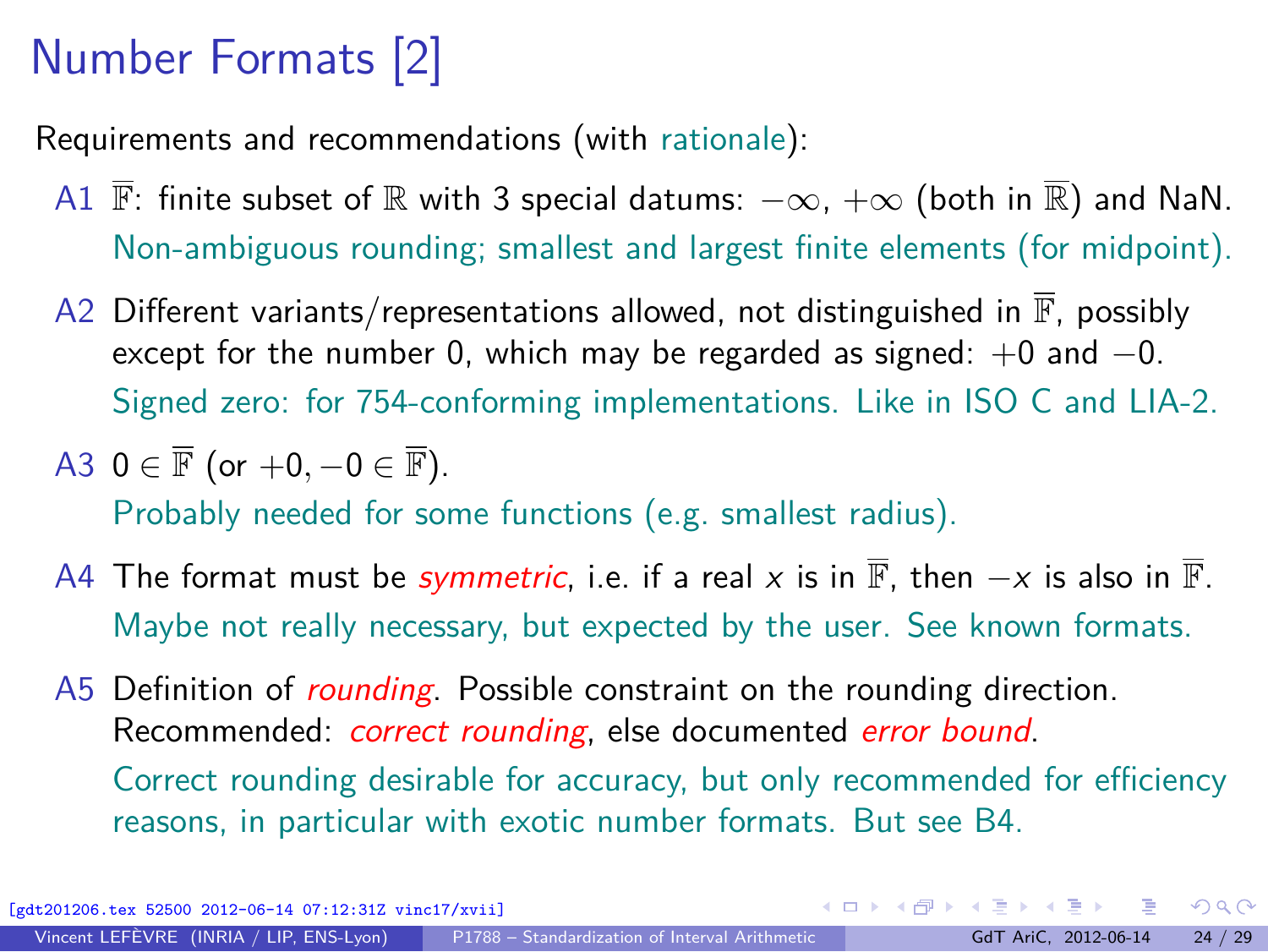# Number Formats [3]

A 754 format of a 754-conforming implementation: one of the number formats defined in IEEE 754 with the following binding to A1-A5.

- B1 The infinities correspond to the IEEE 754 infinities.
- B2 NaN corresponds to the IEEE 754 Level 2 NaN (Level 3: qNaN for results).
- B3 The number 0 is signed.
- B4 At least one number format (for inf-sup, the one of the interval bounds) must follow the IEEE 754 rules (correct rounding).

Notion of number format  $\overline{\mathbb{F}}$  compatible with an interval type  $\mathbb{T}$ : require  $\overline{\mathbb{F}}$  to be dense enough in order to satisfy some properties when returning a numeric value.

C1 For each non-empty interval **x** of type  $\mathbb T$  (Level 2), there exists a finite number x of  $\overline{\mathbb{F}}$  such that  $x \in \mathbf{x}$ .

One can define a Level 2 midpoint that belongs to any non-empty T-interval.

For some specific operations involving  $\mathbb T$ -intervals and  $\overline{\mathbb F}$ -numbers (to be decided by later motions),  $\overline{\mathbb{F}}$  shall be compatible with  $\mathbb{T}$  (but shouldn't if this isn't really necessary).

 $\Omega$ 

 $\mathbf{A} \equiv \mathbf{A} + \mathbf{A} \mathbf{B} + \mathbf{A} \equiv \mathbf{A} + \mathbf{A} \equiv \mathbf{A}$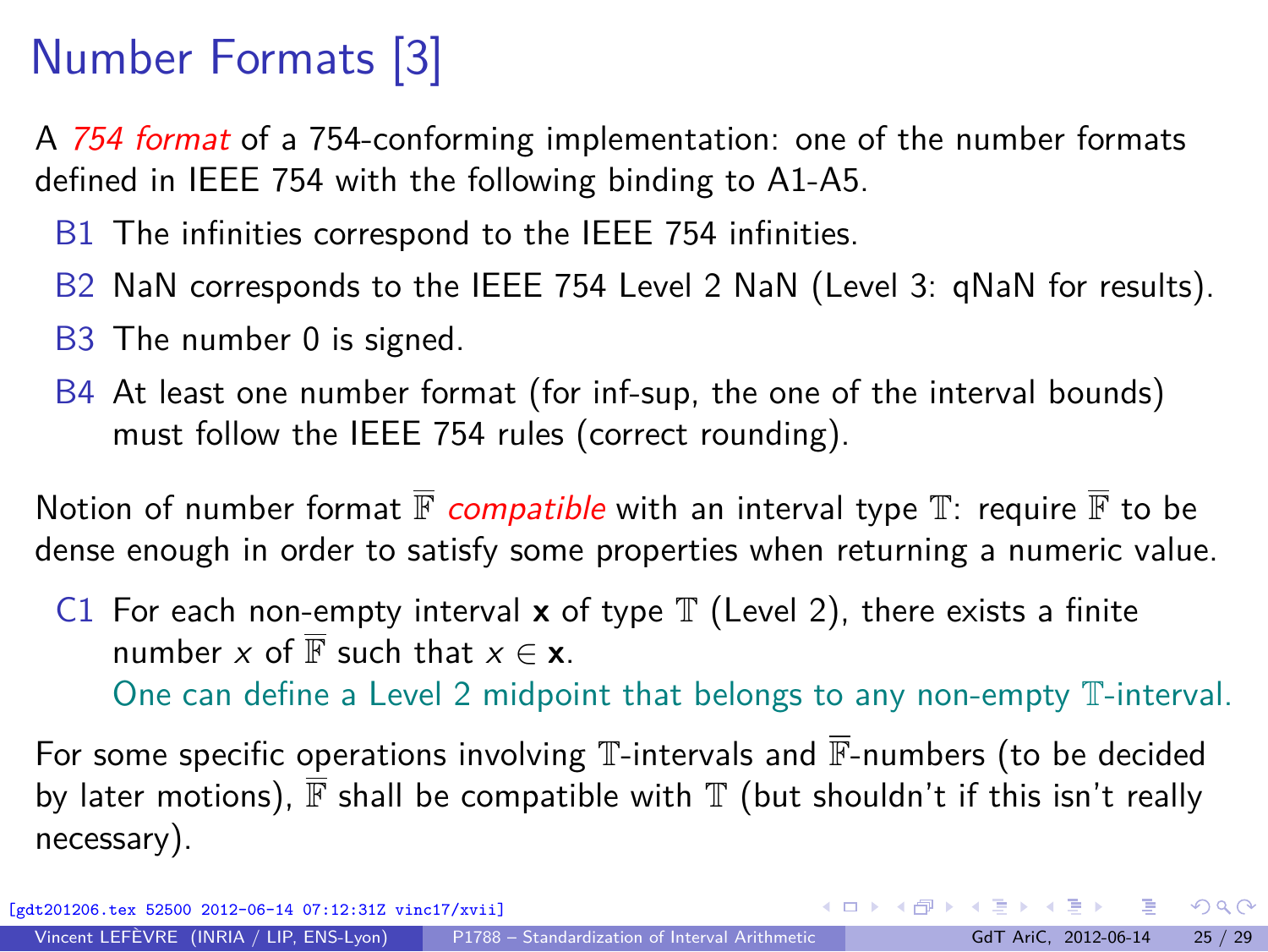# Level 1 Constructors

<span id="page-41-1"></span> $\rightarrow$  To create an interval from numbers or a text string (Motion 30.02).

- o nums2bareinterval $(1, u)$  / nums2interval $(1, u)$ , which returns  $[l, u] = \{x \in \mathbb{R} \mid l \le x \le u\}$  if  $l \le u$ ,  $l \ne +\infty$  and  $u \ne -\infty$ , otherwise undefined.
- $\bullet$  text2bareinterval(t) / text2interval(t), which returns an interval according to some predefined syntax, otherwise undefined.
- bareempty() / empty(), which returns Empty  $(\emptyset)$ .
- bareentire() / entire(), which returns Entire  $(\mathbb{R})$ .

No longer num2bareinterval(x) / num2interval(x), which were equivalent to nums2bareinterval(x,x) / nums2interval(x,x), but dangerous if x was computed in floating-point.

<span id="page-41-0"></span>No Level 2 yet, but it will be based on the number formats.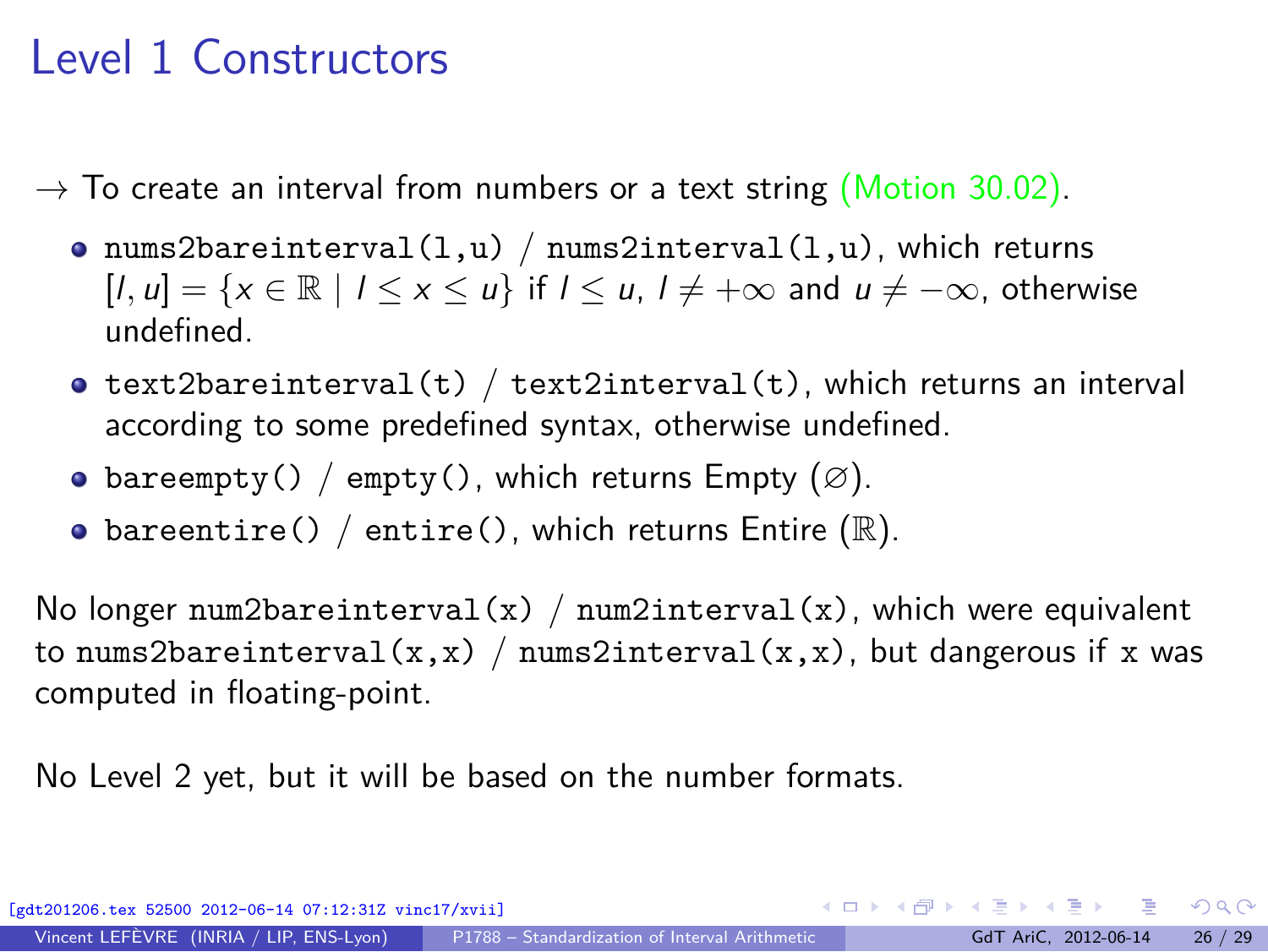# Numeric Functions of Intervals

In the current Level 1 draft of the P1788 standard text, before any motion.

Disagreements on particular cases (empty set, unbounded intervals), in particular at Level 2.

- inf: lower bound  $\underline{x}$  of **x**. For **x** = ∅: undefined?  $+\infty$ ?
- **•** sup: upper bound  $\bar{x}$  of **x**. For **x** =  $\varnothing$ : undefined?  $-\infty$ ?
- mid: midpoint  $(\underline{x} + \overline{x})/2$  of **x**. Undefined at Level 1 if **x** =  $\emptyset$  or is unbounded.
- wid: width  $\bar{x} x$  of **x**. For **x** = ∅: undefined? 0?  $-\infty$ ?
- rad: radius  $(\bar{x} x)/2$  of **x**. For **x** = ∅: undefined? 0?  $-\infty$ ?
- **o** mag: magnitude sup $\{|x| \mid x \in \mathbf{x}\}$  of **x**. For  $\mathbf{x} = \emptyset$ : undefined? 0?  $-\infty$ ?
- **o** mig: mignitude inf{ $|x| | x \in \mathbf{x}$  of **x**. For  $\mathbf{x} = \emptyset$ : undefined?  $+\infty$ ?

Discussions followed, in particular on the Level 2 midpoint. . .

[gdt201206.tex 52500 2012-06-14 07:12:31Z vinc17/xvii]

<span id="page-42-0"></span> $QQ$ 

 $A \equiv \mathbf{1} + \mathbf{1} + \mathbf{1} + \mathbf{1} + \mathbf{1} + \mathbf{1} + \mathbf{1} + \mathbf{1} + \mathbf{1} + \mathbf{1} + \mathbf{1} + \mathbf{1} + \mathbf{1} + \mathbf{1} + \mathbf{1} + \mathbf{1} + \mathbf{1} + \mathbf{1} + \mathbf{1} + \mathbf{1} + \mathbf{1} + \mathbf{1} + \mathbf{1} + \mathbf{1} + \mathbf{1} + \mathbf{1} + \mathbf{1} + \mathbf{1} + \mathbf{1} + \mathbf{1} + \mathbf{1} +$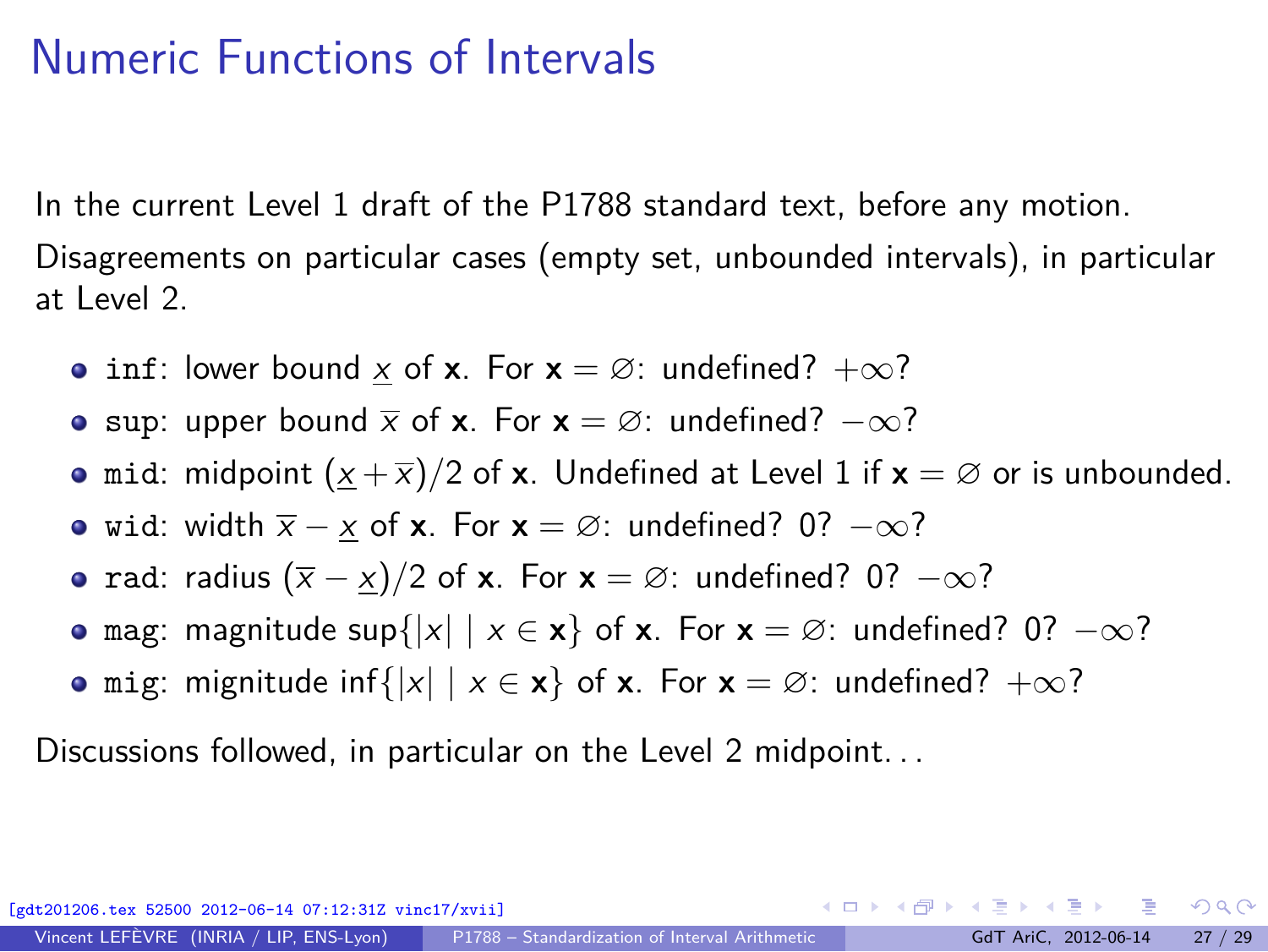# **Midpoint**

Midpoint and unbounded intervals: The midpoint operator can be specified so that it can be used for interval splitting (in branch-and-bound algorithms). But for large (bounded) intervals, the midpoint is a poor choice. Arnold Neumaier: two functions mid and flmedian?

Dan Zuras: midpoint for non-Empty intervals at Level 1 and Level 2 (Motion 32). At Level 2, in addition to unbounded intervals, take overflow into account:

- $\text{mid}_{\mathbb{F}}(\mathbb{R}) = 0$  due to Level 2 symmetry.
- If  $\circ_{\overline{\mathbb{F}}}((\underline{x} + \overline{x})/2) = +\infty$ , then  $\mathsf{mid}_{\overline{\mathbb{F}}}(\mathsf{x}) = \mathsf{nextDown}_{\overline{\mathbb{F}}}(+\infty)$ .
- If  $\circ_{\overline{\mathbb{F}}}((\underline{x} + \overline{x})/2) = -\infty$ , then  $\mathsf{mid}_{\overline{\mathbb{F}}}(\mathbf{x}) = \mathsf{nextUp}_{\overline{\mathbb{F}}}(-\infty)$ .

Note: as a consequence, with correct rounding for each operation,  $\mathsf{inf}_{\overline{\mathbb{F}}}(\mathsf{x}) \leq \mathsf{mid}_{\overline{\mathbb{F}}}(\mathsf{x}) \leq \mathsf{sup}_{\overline{\mathbb{F}}}(\mathsf{x}).$ 

Motion 32 failed (12 yes, 30 no). Partially flawed...

 $\frac{1}{2}$  52500 2012-06-14 07:12:31Z vinc17/xviil

 $QQ$ 

K ロ ▶ K @ ▶ K 경 ▶ K 경 ▶ 《 경 》